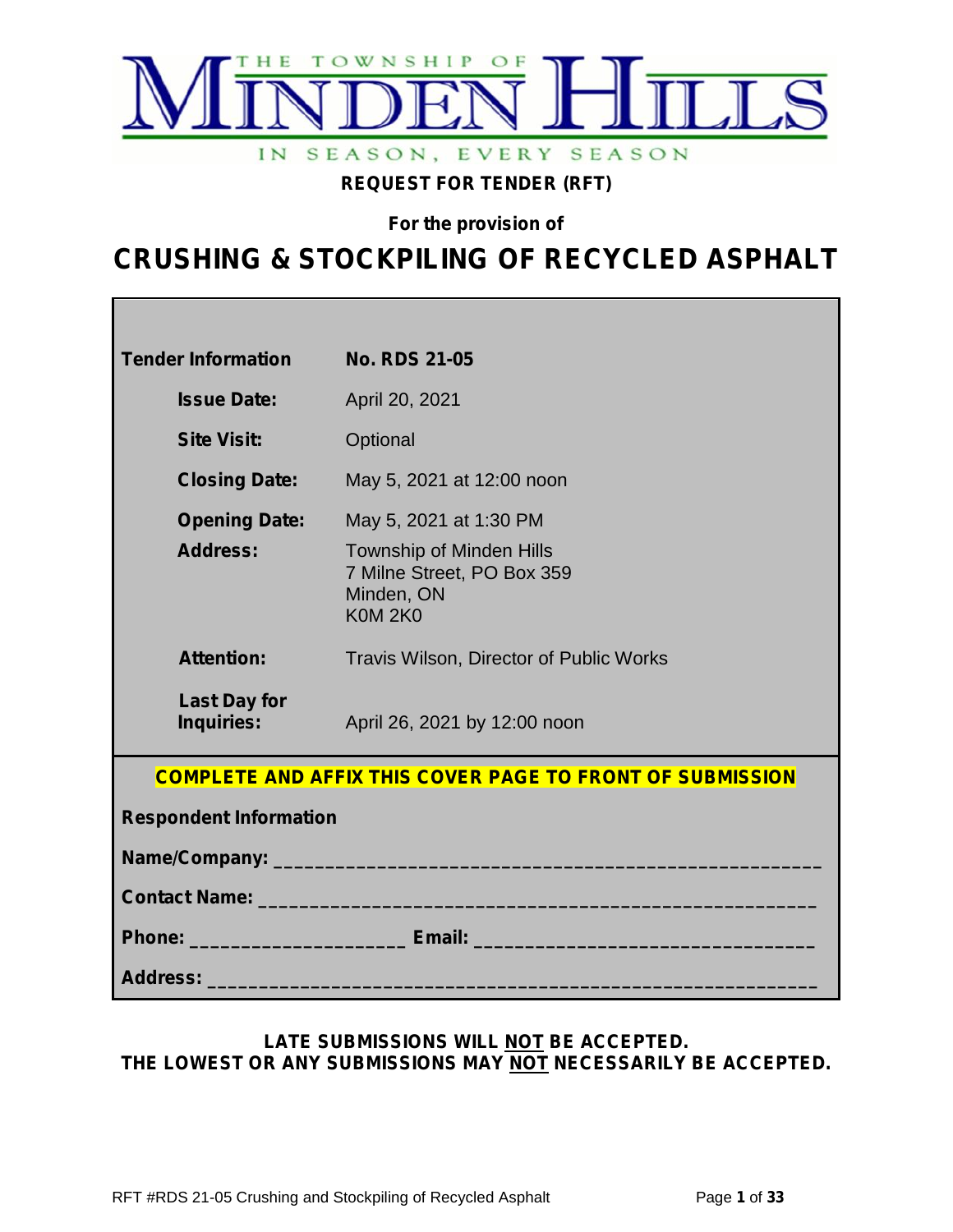|      | <b>Table of Contents</b>                                         |  |
|------|------------------------------------------------------------------|--|
|      |                                                                  |  |
| 2    |                                                                  |  |
| 2.1  |                                                                  |  |
| 2.2  |                                                                  |  |
| 2.3  |                                                                  |  |
| 2.4  |                                                                  |  |
| 2.5  |                                                                  |  |
| 2.6  |                                                                  |  |
| 2.7  |                                                                  |  |
| 2.8  |                                                                  |  |
| 2.9  |                                                                  |  |
| 2.10 |                                                                  |  |
| 2.11 |                                                                  |  |
| 2.12 |                                                                  |  |
| 2.13 |                                                                  |  |
| 2.14 |                                                                  |  |
| 2.15 |                                                                  |  |
| 2.16 |                                                                  |  |
| 2.17 |                                                                  |  |
| 2.18 |                                                                  |  |
| 2.19 |                                                                  |  |
| 2.20 |                                                                  |  |
| 2.21 |                                                                  |  |
| 2.22 |                                                                  |  |
| 2.23 | Package Submissions Information Release to Other Respondents  12 |  |
| 2.24 |                                                                  |  |
| 3    |                                                                  |  |
| 3.1  |                                                                  |  |
| 3.2  |                                                                  |  |
| 3.3  |                                                                  |  |
| 3.4  |                                                                  |  |
| 3.5  |                                                                  |  |
| 3.6  |                                                                  |  |
| 3.7  |                                                                  |  |
| 3.8  |                                                                  |  |
| 3.9  |                                                                  |  |
| 3.10 |                                                                  |  |
| 3.11 |                                                                  |  |
| 3.12 |                                                                  |  |
|      | 3.12.1                                                           |  |
|      |                                                                  |  |
|      | 3.12.2                                                           |  |
| 3.13 |                                                                  |  |
| 3.14 |                                                                  |  |
| 3.15 |                                                                  |  |
| 3.16 |                                                                  |  |
| 3.17 |                                                                  |  |
| 3.18 |                                                                  |  |
| 3.19 |                                                                  |  |
| 3.20 |                                                                  |  |
| 3.21 |                                                                  |  |
|      |                                                                  |  |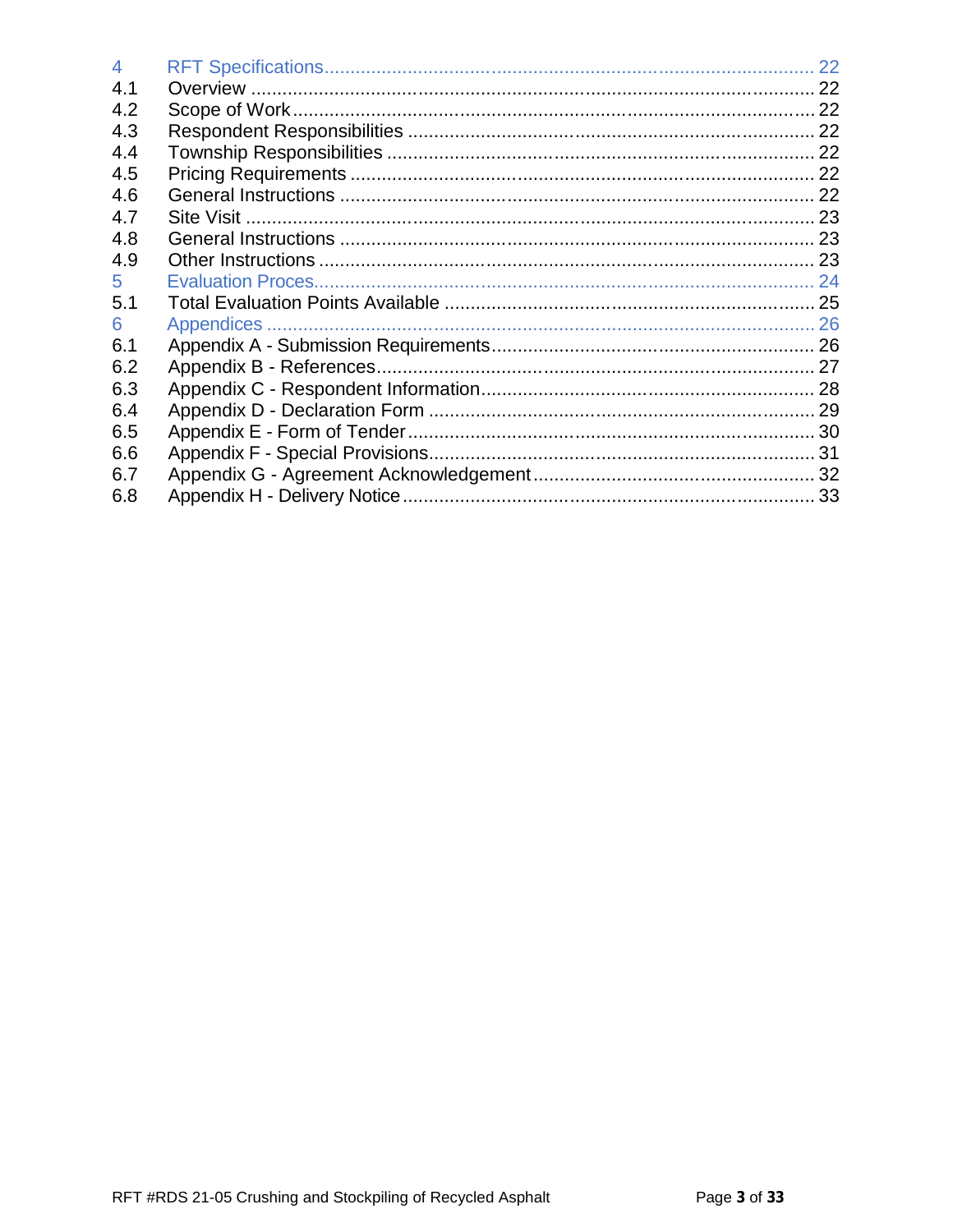### **2.1 Definitions**

**"Respondent"** Refers to any eligible entity providing a response to this RFT.

**"Corporation/Owner/Township/Township"** Refers to the Township of Minden Hills,

**"Form of RFT"** Refers to this document and its processes.

**"Successful Respondent"** Refers, in the event of an award, to the selected Respondent.

**"Work or the provision of Goods and/or Services"** Refers to the scope of work, and specifications outline in this RFT.

## **2.2 Handling**

The handling of this document and any other document(s) related to this RFT will be in accordance with the Township of Minden Hills Policy No. 17 governing the procurements of goods and services, and this document.

## **2.3 Submission Mandatory Requirements**

All submissions must be completed in hard copy or electronic submissions and must include all Appendices attached to this document. All entries shall be clear, legible, in a non-erasable medium and signed (where applicable). Entries must be made for unit price, lump sum, extensions and totals as appropriate. All items shall be responded to according to instructions contained within this document(s).

Appendix A - Submission Requirements

Appendix B - References

Appendix C - Respondent Information

- Appendix D Declaration Form
- Appendix E Form of Tender
- Appendix F Special Provisions
- Appendix G Agreement Acknowledgment
- Appendix H Delivery Notice

Submissions received after the official closing time will not be considered during the selection process.

Responses may be submitted electronically or in-person drop-off, as specified below: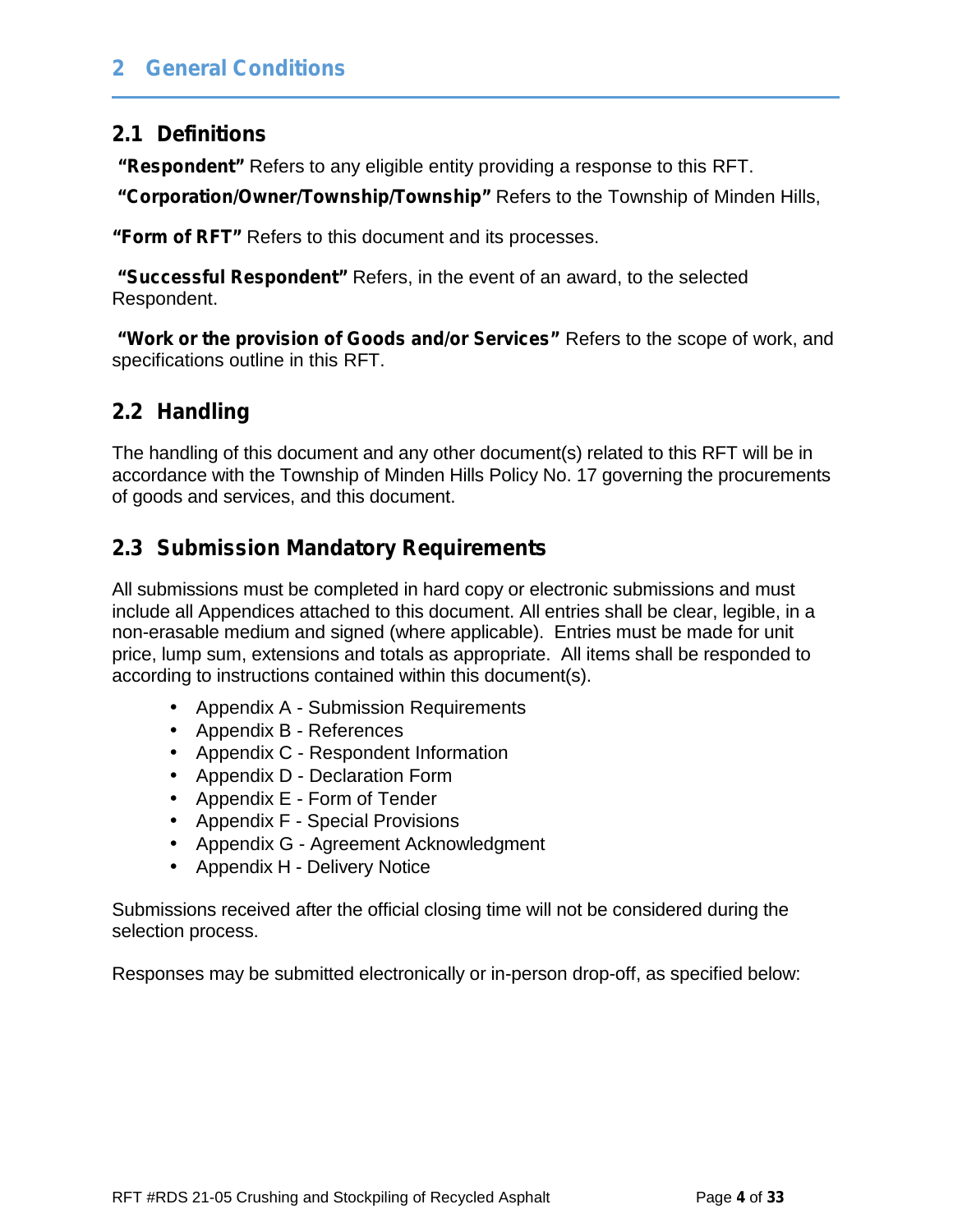#### **Electronic Submissions:**

Electronic Submissions are to be in PDF format and emailed to: tenders@mindenhills.ca, before the submission deadline noted in the RFT document.

Respondents will receive notification of receipt of submission. However, it is the responsibility of the Respondent to ensure that their submission and all attachments are successfully delivered to and accepted by the Township.

To help ensure delivery, total submission size should not exceed 30 MB. For submissions over 30 MB, contact the Township at tenders@mindenhills.ca for alternate submission arrangements.

The cover page shall be completed where indicated and affixed to the front of the submission.

The subject line in the email shall be formatted as:

CONFIDENTIAL Submission re: RFT number and name - Respondent's name

*Example: CONFIDENTIAL Submission re: RFT #RDS 21-05 CRUSHING & STOCKPILING OF RECYCLED ASPHALT*

#### **In Person Drop-off Submissions:**

Hard copy (in person) submissions are to be hand delivered to the Township before the submission deadline noted in the RFT document.

Appendix H – Delivery Notice shall be completed where indicated and affixed to the outside of the sealed envelope.

Respondents must contact the Township at tenders@mindenhills.ca to schedule an appointment for person-to-person drop-off. Respondents must follow all current safety guidelines, including but not limited to, wearing a facemask and using hand sanitizer at the time of drop-off.

**Submissions placed in the Township Drop Box will not be accepted**.

Respondents will receive receipt of submission at the time of drop off.

Should a Respondent have submitted their tender through the mail; they will be required to also resubmit their tender electronically or in person as described above.

For questions or concerns regarding this matter, please contact the Township directly as outlined in Section 2.13 – Inquiries of the RFT document.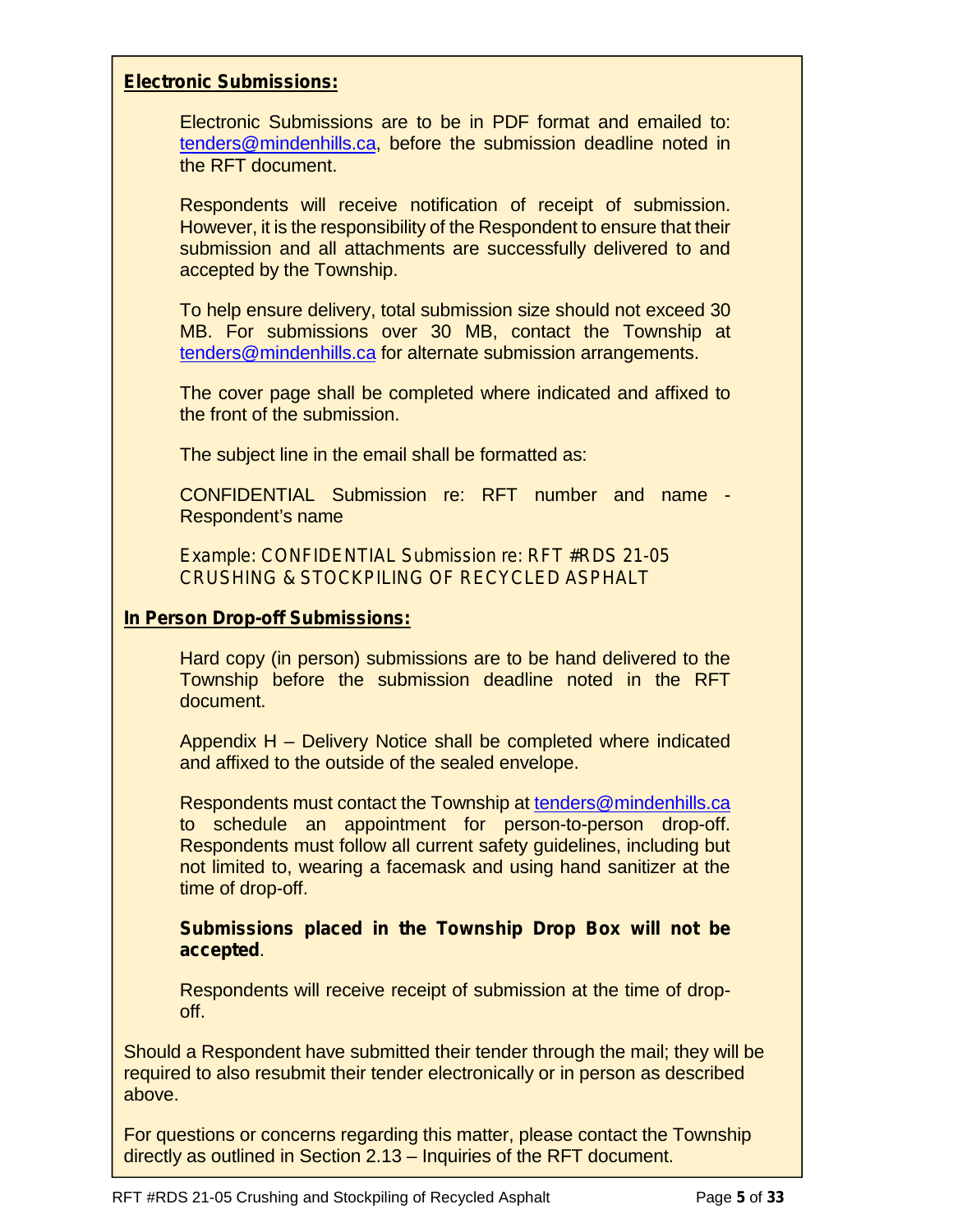The Respondent warrants that all contents of their proposal are complete and accurate.

It is the responsibility of the Respondent to ensure they comply with this procedure. The Township is not responsible for submissions which are not properly marked and/or delivered to any other location, other than that specified herein.

Late submissions will not be considered. \*Local time is according to the time clock located in the Township offices, which will be deemed to be taken as conclusive. (HR.:MIN.:SEC.) Late submissions will be returned unopened to the Respondent. Responses that are not submitted in the requested format or are incomplete, conditional, illegible or obscure, or that contain additions not called for, reservations, erasures, and alterations incorrectly submitted, restricted by a statement or irregularities of any kind may be rejected as per the Township's Procurement Policy, unless otherwise provided herein.

Person(s) signing the prescribed forms must be authorized to sign on behalf of the Respondent represented, and to bind the Respondent to statements made in response to this RFT. If a joint response is submitted, it must be signed and addressed on behalf of each of the Respondents.

### **2.4 Manufacturer's Specifications**

Respondents shall include with their submission the full manufacturers' specifications and literature (where applicable), which fully describe the item(s) being offered, including any optional equipment.

### **2.5 Equivalent**

Where applicable, the Township has specified certain product(s) and/or brand names throughout this document for a number of the components utilized in the goods and/or services. In some instances, the Township would be willing to consider an equivalent for the specified item. "Equivalent" would mean an equivalent product, design, manufacturer, etc. that, in the opinion of the Township is an "acceptable" alternative. The determination of the item to be an "acceptable" equivalent will be at the sole discretion of the Township. Where a product, design, manufacturer, etc. has been stipulated and, there is no alternative option, Respondents must submit based on the specified item and, without substitution.

## **2.6 Harmonized Sales Tax (HST)**

HST is applicable to the item(s) listed, however, is not to be included in the Tendered unit cost. Submit all prices "HST Extra".

## **2.7 Multiple Submissions**

Respondents wishing to provide more than one (1) submission for consideration must complete a separate response for each and clearly identify each submission as a separate offer.

## **2.8 Closing**

Submissions must be received by the Township of Minden Hills on/before **12:00 noon local time on May 5, 2021.**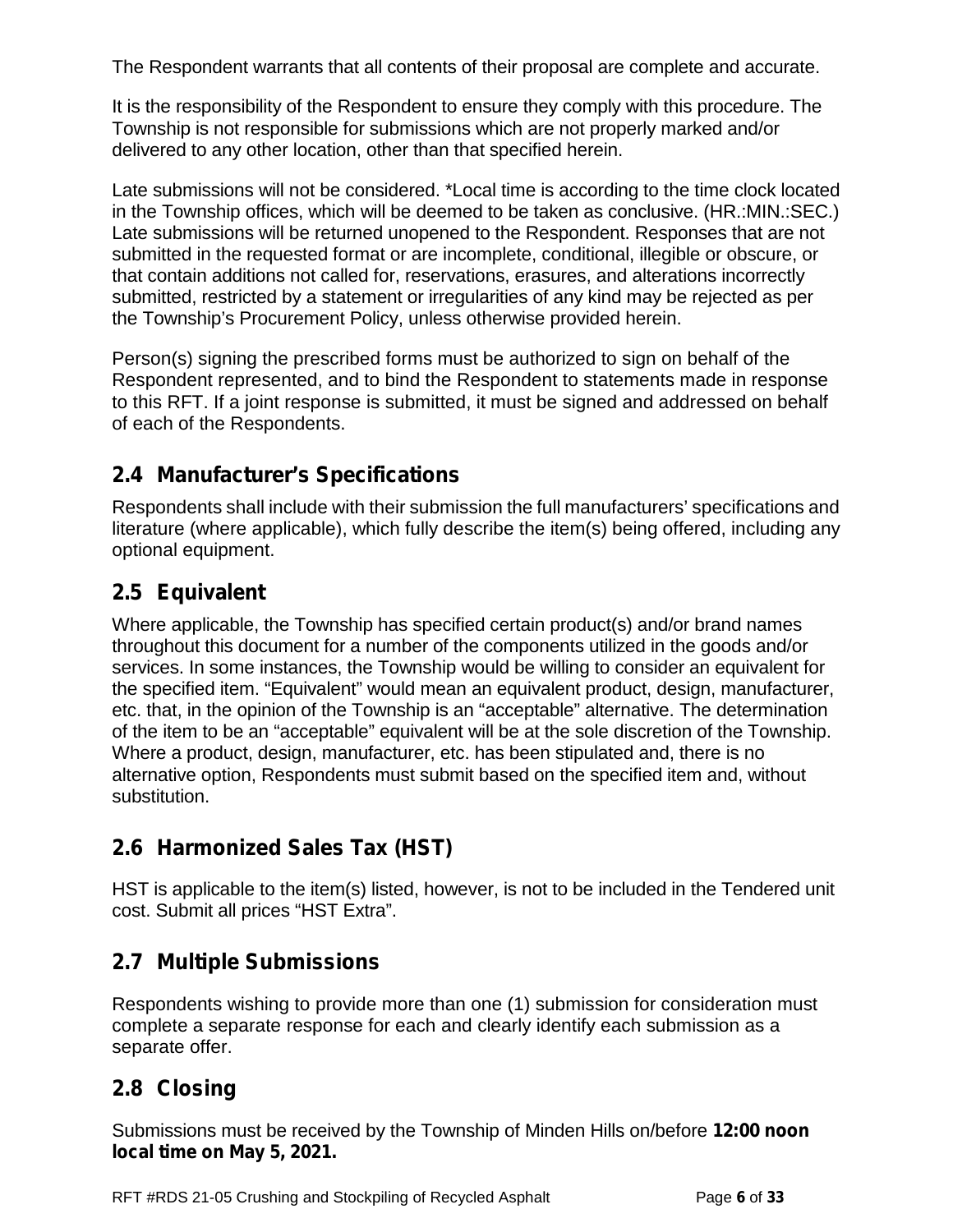In the event that an emergency, staff labour disruption or inclement weather forces the suspension of services of the Township, by closing of the office, the submission shall become due on the next business day at 11:00 AM, local time, after the original closing date and time.

A response received prior to suspension of services (closing of the office) may be withdrawn and replaced by a new submission and due before the amended closing date and time. Call 705-286-1260 ext. 513 for information in the event of a suspension of service for any additional information.

### **2.9 Opening**

**IMPORTANT** – Due to the current COVID-19 pandemic, public openings of tender submissions have been cancelled, until further notice. Submissions will be opened by the CAO, Director of Public Works, Director of Finance and Deputy Clerk, or their designates, on the date and time specified on the cover of the RFT document.

The results of the opening will be recorded and posted within two (2) business days on the Township Website at https://mindenhills.ca/tenders/

### **2.10Withdrawal or Alteration(s)**

A Respondent who has submitted Rate(s) may submit further Rate(s) at any time up to the specified time and date for the closing. The last Rate(s) received shall supersede and invalidate all Rate(s) previously submitted by that Respondent.

A Respondent may withdraw or alter the Rate(s) at any time up to the specified time and date for closing by submitting a letter bearing the Respondent's signature to the authorized representative who will mark thereon the time and date of receipt and will place the letter in the Tender box. The Respondent's name and the contract number shall be shown on the envelope containing such letter. Emails, facsimiles (faxes), or telephone calls will not be accepted.

Bids withdrawn under this procedure cannot be reinstated. Submissions withdrawn under this procedure cannot be reinstated.

Adjustments or corrections to a response already submitted will not be allowed.

### **2.11Examination of Documents**

Each Respondent must satisfy himself/herself by a personal study of the RFT documents, by calculations, and by personal inspection of the site, respecting the conditions existing or likely to exist in connection with the proposed work or goods and/or services. There will be no consideration of any claim, after submission, that there is a misunderstanding with respect to the conditions imposed by this RFT.

Prices bid must include all incidental costs and the Respondent must be satisfied as to the full requirements of the RFT. No extra work will be entertained without prior Township approval. Should the Respondent require more information or clarification on any point, it must be obtained via the contact identified in Section 2.11 prior to submitting a response to this RFT.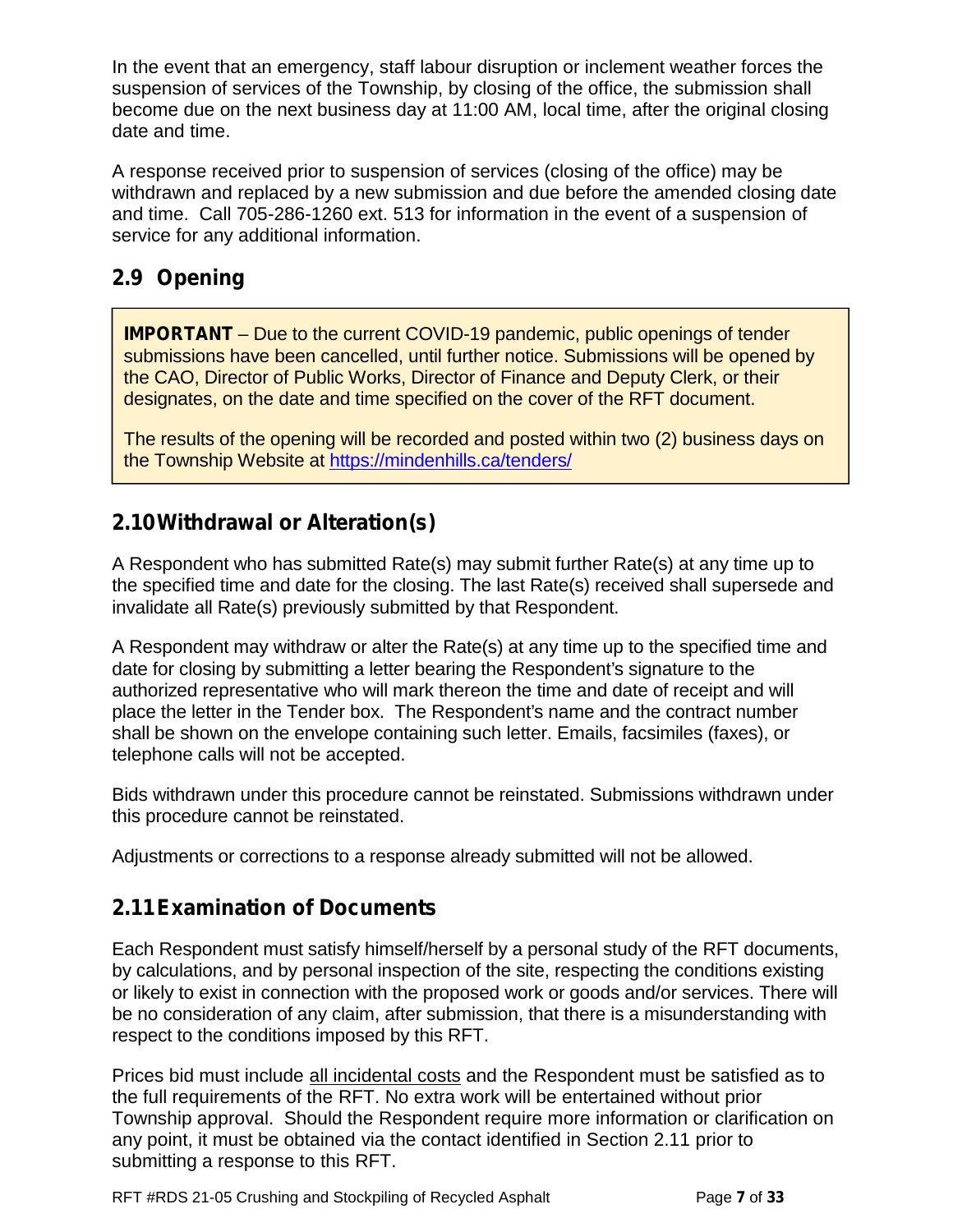## **2.12Omissions, Discrepancies and Interpretations**

It is understood, acknowledged and agreed that while this document and related documents include(s) specific requirements and specifications, and while the Township has used considerable efforts to ensure an accurate representation of information, the information is not guaranteed by the Township to be accurate, nor necessarily comprehensive or exhaustive.

Nothing in this document or related documents is intended to relieve the Respondent from forming their own opinions and conclusions with respect to the matters addressed in this RFT.

The submission of a response shall be deemed proof that the Respondent is satisfied as to all the provisions of the submission, all conditions which may be encountered, all work or goods and/or services required, or any other matter which may enter into the carrying out of the work or supply of goods and/or services referred to in this RFT. No claims will be entertained by the Township based on the assertion by the Respondent that he or she was uninformed as to any of the requirements of this RFT.

Should a Respondent find omissions from or discrepancies in this document or related documents, or should the Respondent be in doubt as to the meaning of any part of such documents, the Respondent should notify the contact identified in Section 2.11 without delay. If the Township considers that a correction, explanation or interpretation is necessary or desirable, an addendum will be issued as per Section 2.12 of this document .No oral explanation or interpretation will modify any of the requirements or provisions of the RFT documents.

## **2.13Inquiries**

Inquiries concerning the RFT specifications and general RFT process are to be directed to:

Shannon Prentice, Deputy Clerk/Administrative Assistant, or designate(s) T: (705) 286-1260 ext. 513 Email: sprentice@mindenhills.ca

Questions of clarification will be answered individually, but response(s) to any question that modifies the scope of this RFT will be circulated as an Addendum as outlined in Section 2.12 of this document.

Inquiries must be received no later than **seven (7)** business days prior to the closing date, on or before 12:00 noon, local time; otherwise a response may not be provided.

## **2.14Addenda**

If required by the Township, addenda will be distributed to all Respondents registered as a document taker (via the Township or on-line RFT provider) or invitational recipient for this RFT. Addenda will be distributed using the latest contact information as provided by the Respondent. It is the Respondent's responsibility to notify the Township of any changes to their contact information.

**If this document or related documents was acquired via the Township website it is the Respondent's responsibility to check the Township website at www.mindenhills.ca for addenda. It is any and all Respondents ultimate responsibility to ensure all addenda have been received.**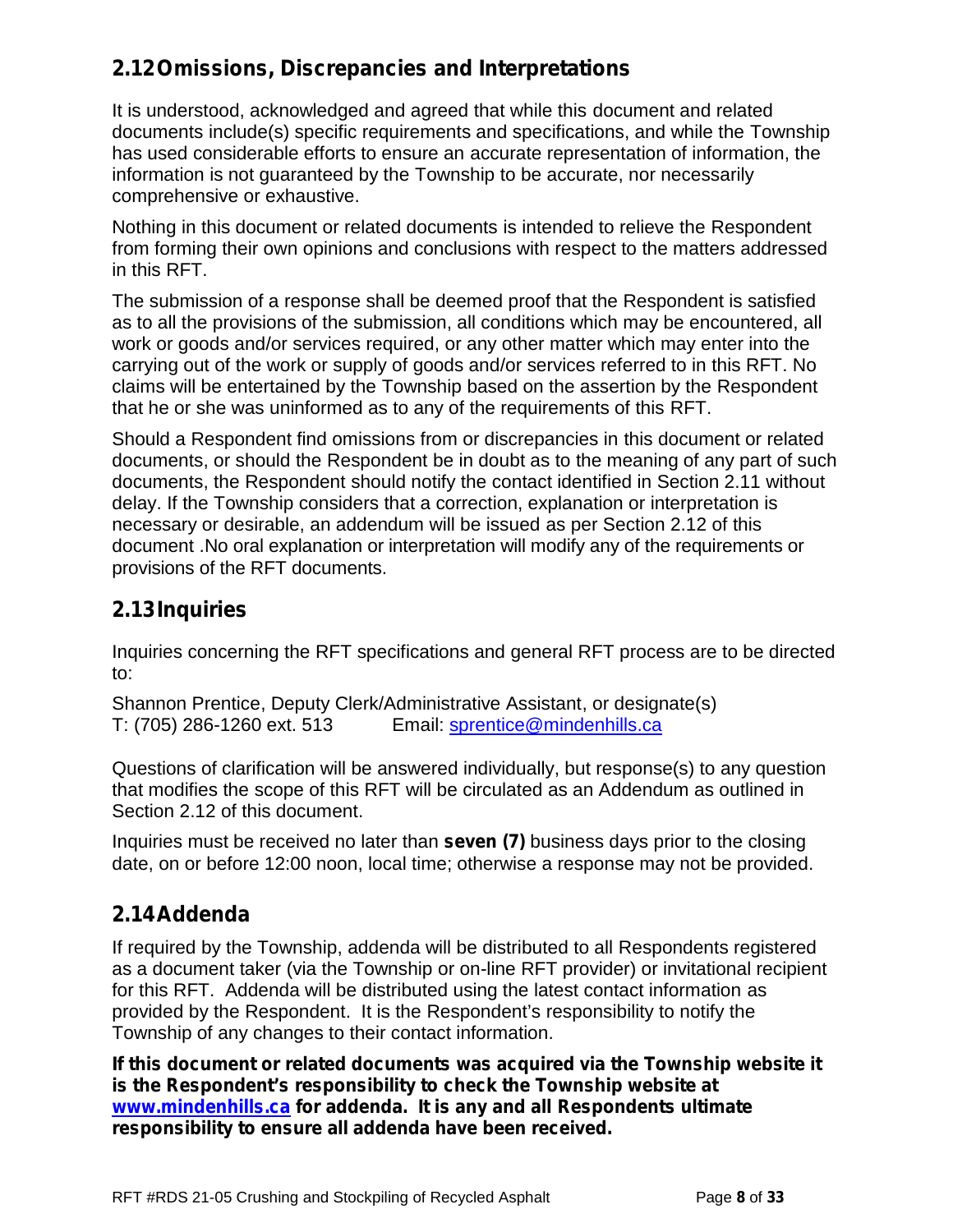All Respondents should check the Township website, on-line RFT provider or contact the Township directly as per Section 2.11 – Inquiries, prior to submitting their response to this RFT.

Respondents are required to acknowledge receipt of all addenda by signing the Acknowledgement of Receipt included on the addenda form. Failure to submit all addenda unless otherwise directed on the addenda form, **will constitute an automatic rejection**.

### **2.15Acceptance or Rejection of Submission(s)**

The Township reserves the right to reject or accept any or all submissions in whole or in part at any time without further explanation and to waive formalities as the interests of the Township may require without stating reasons thereto.

The Respondent acknowledges the Township's rights under this clause and absolutely waives any right of action against the Township's failure to accept its submission whether such right of action arises in contract, negligence, bad faith or any other cause of action.

The acceptance of any submission is subject to approval by the Township's Council.

Notwithstanding and without restricting the generality of the statements immediately above, the Township shall not be required to award and accept a submission:

- a) When only one (1) submission has been received as result of the RFT;
- b) Where the lowest responsive and responsible Respondent substantially exceeds the estimated cost of the work or goods and/or services;
- c) When all submissions received fail to comply with the specifications or terms and conditions;
- d) Where a change in the scope of work or provision of goods and/or services or specifications is required the lowest or any submission will not necessarily be accepted. The acceptance of a submission will be contingent upon an acceptable record of ability, experience and previous performance.

The Township shall not be responsible for any liabilities, costs, expenses, loss or damage incurred, sustained or suffered by any Respondent by reason of the acceptance or the non-acceptance by the Township of any submission or by reason of any delay in the acceptance of a submission except as provided in the RFT document.

Each submission shall be open for acceptance by the Township for a period of **one hundred days (120)** calendar days following the date of closing, or as otherwise mutually agreed to by each of the respondents.

Where the submission document does not state a definite delivery/work/provision of goods and/or services schedule and a submitted response is based on an unreasonable delivery/work/provision of goods and/or services schedule, the submission may be rejected.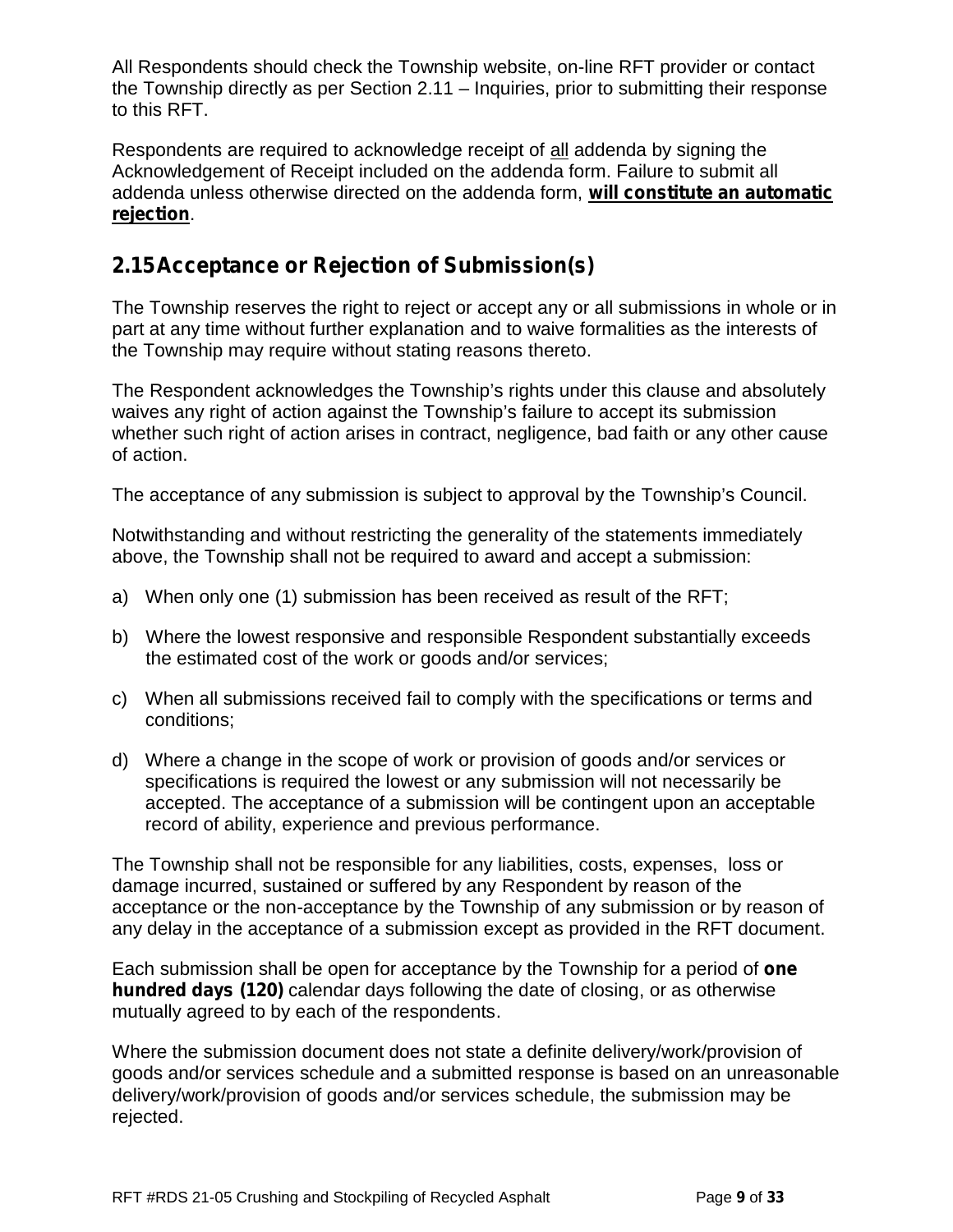### **2.16Award Procedures**

The Township is not under any obligation to award the RFT and reserves the right at its sole discretion to terminate or amend this RFT at any time.

Upon approval by Council, the Township will ensure that every effort is made to purchase materials from the Successful Respondent(s) in a manner deemed to be the most effective and cost efficient, taking into consideration the unit price, availability of the product, scope of work and the location of the work site in proximity to available resources.

Respondents shall recognize that the Township's choice of vendor is also subject to continued provision of proof of WSIB and Insurance coverage and warranty of product as per the terms of this Request for Rate document.

Unless stated otherwise the following procedures will apply:

The Township will notify the Successful Respondent that their Tender has been accepted, within **one hundred and twenty (120)** calendar days of the Tender closing or within 3 business days from receiving council approval, whichever is shortest.

Notice of acceptance of a Respondent's submission will be by telephone, email and/or by written notice. No further communication regarding this notice is required unless the Successful Respondent declines the awarding of this RFT.

Upon acceptance of the submission by the Township, the Successful Respondent shall provide the Township with any required documents within **fourteen (14)** calendar days of the date of notification of award or as otherwise specified in this document or related documents or by the Township.

Commencement and completion dates may be altered if mutually agreed to by the Township and the Successful Respondent.

### **2.17Variation of Quantities**

The Township reserves the right to adjust quantities. Quantities shown are approximate, are not guaranteed to be accurate and shall be used as a basis for comparison only. No additional compensation will be allowed for any adjustment which may decrease quantities identified in this document or related document(s).

### **2.18Limited Liabilities**

The Township's liability under this RFT shall be limited to the actual work or goods and/or services ordered and provided.

### **2.19Respondent Expense**

Any expenses incurred by the Respondent in the preparation of their submission are entirely the responsibility of the Respondent and will not be charged to the Township.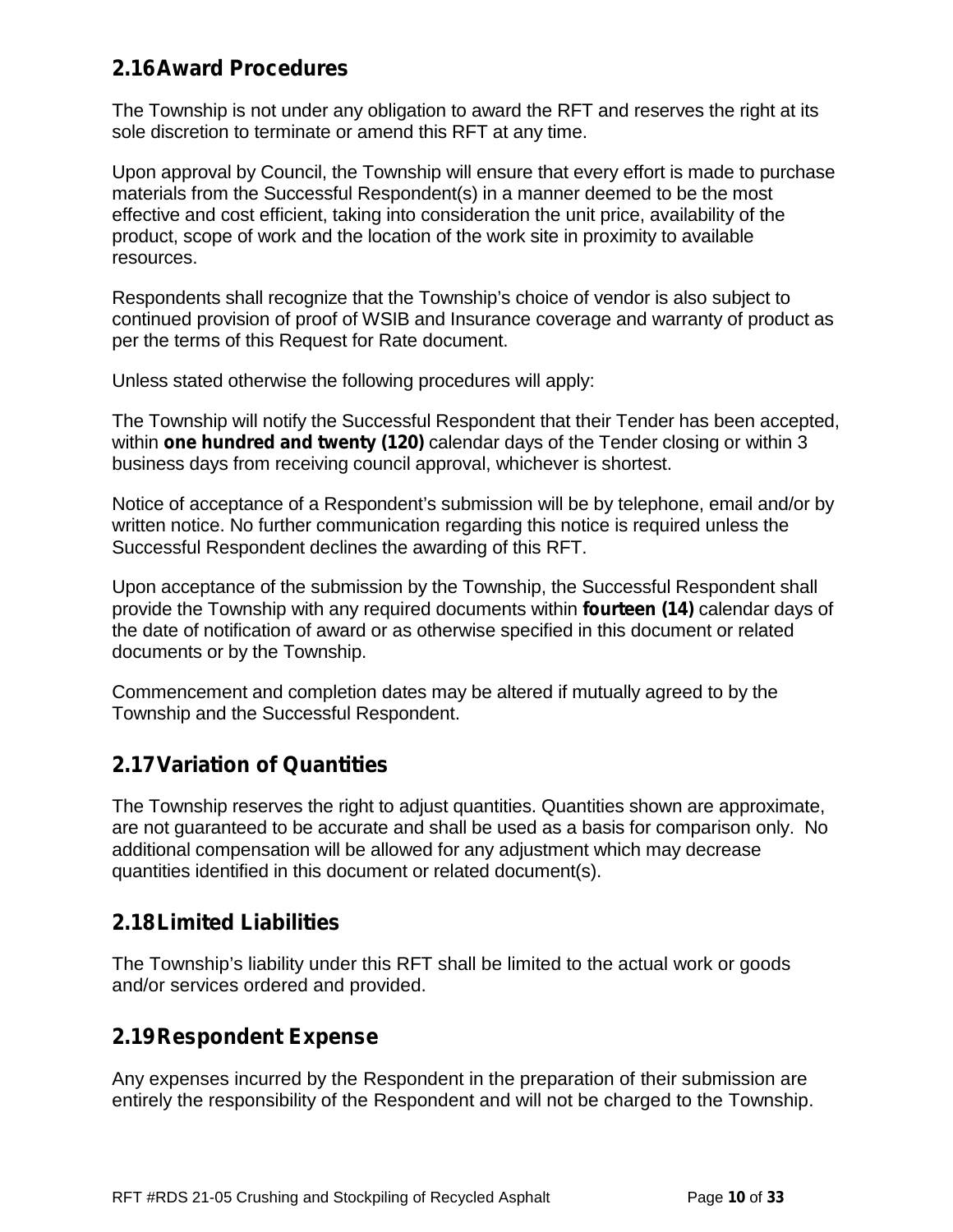### **2.20Contract Negotiations**

#### **Submission as Binding Document:**

In the event that a Respondent's submission is accepted and confirmed in writing from the Township, the submission and the acceptance shall constitute a binding contract between the Successful Respondent and the Township, and the Successful Respondent shall complete the work or provision of goods and/or services as described in accordance with the provisions, specifications and conditions outlined in this document and other related documents and shall be binding upon the heirs, executors, administrators, successors and assigns of the Successful Respondent.

### **2.21Conflict of Interest**

The Respondent shall declare any actual or potential conflict of interest that exists now or may exist in the future with respect to the Respondent's undertaking of the submission and, if selected, shall abstain from taking on work or the provision of goods and/or services which would represent a conflict of interest over the duration of this work or provision of goods and/or services.

The Respondent shall declare that the response submitted is in all respects fair and without collusion or fraud and further that no member of Council, Officer or employee of the Township has become interested, directly or indirectly, as a contracting party, partner, stockholder, surety or otherwise, regarding the work or provision of goods and/or services identified in this RFT.

The Township reserves the sole right and discretion to determine whether any situation constitutes an actual or potential conflict of interest and may disqualify any Respondent on such basis.

## **2.22Freedom of Information**

Any personal information required on the submission is received under the authority of the *Municipal Freedom of Information and Protection of Privacy Act, 1989, RSO, 1990 (Act).* This information forms an integral component of the RFT submission.

All submissions received by the Township become a public. All information contained in the submission document is available to the public, including personal information.

Questions regarding collection of personal information and the *Municipal Freedom of Information and Protection of Privacy Act, 1989, R.S.O. 1990, Chapter M.56*, as amended, should be directed to:

Clerk, Township of Minden Hills 7 Milne Street, PO Box 359 Minden, ON K0M 2K0 Telephone (705) 286-1260

The Clerk has been designated by the Township's Council to carry out the responsibilities of the Act.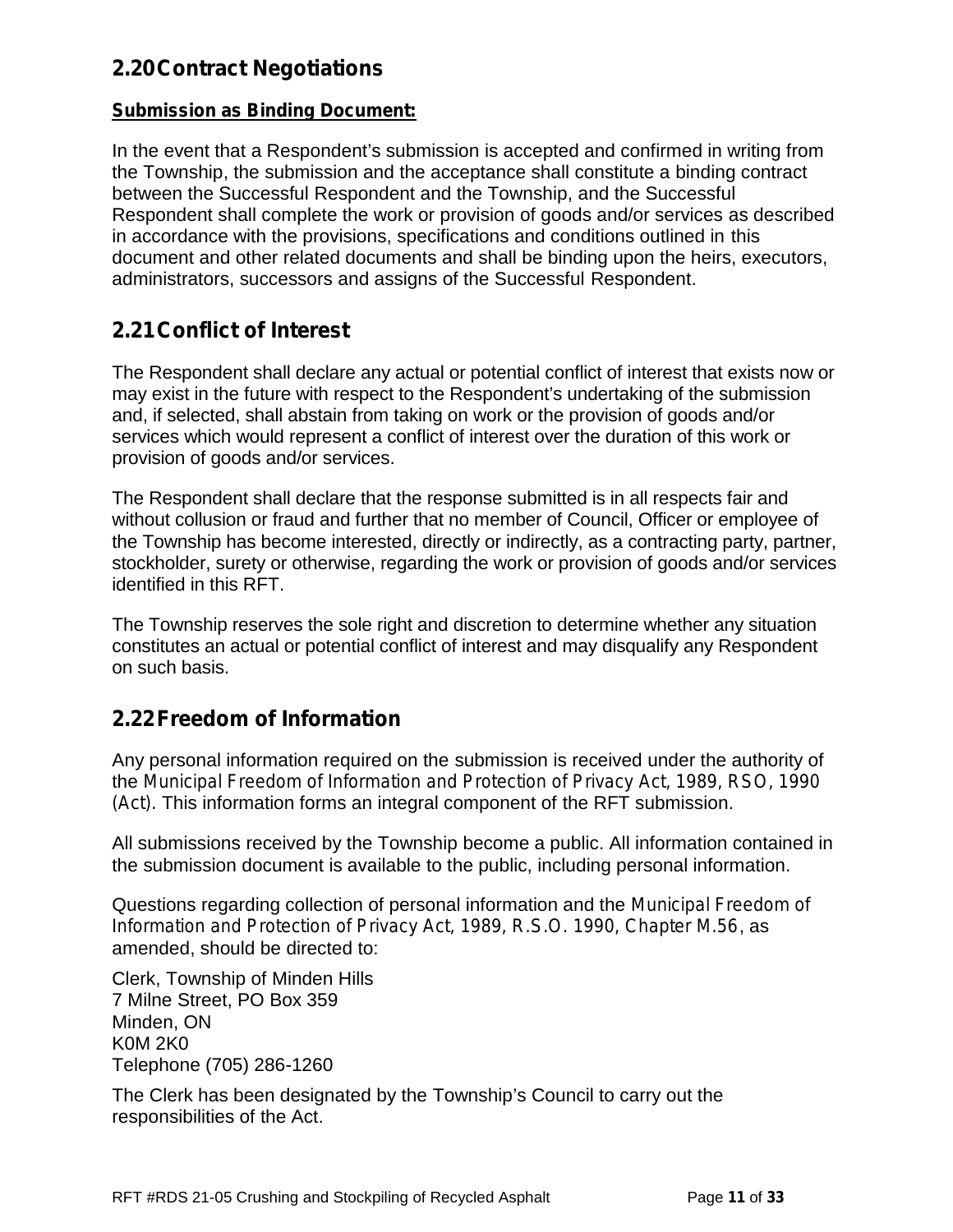### **2.23Package Submissions Information Release to Other Respondents**

The number of RFTs received and the names of the Respondents are confidential and shall not be divulged prior to the RFT opening.

Subsequent to the opening, however, the number of RFT packages released is public information. It is understood that by completing and submitting a response the Respondent agrees to the public release of their name.

### **2.24Access to Information**

The disclosure of information received relevant to the issue of a RFT solicitation or the award of contracts emanating from such solicitations shall be made by the appropriate offices in accordance with the provisions of the Municipal Freedom of Information and Protection of Privacy Act, R.S.O. 1990, as amended.

All records and information pertaining to tenders, proposals and other sealed bids, which reveal a trade secret or scientific, technical, commercial, financial or other labour relations information supplied in confidence implicitly or explicitly, shall remain confidential if the disclosure could reasonably be expected to:

- a) Prejudice significantly the competitive position or interfere significantly with the contractual or other negotiations of a person, group of persons, or organizations;
- b) Result in similar information no longer being supplied to the Township where it is in the public interest that similar information continues to be so supplied;
- c) Result in undue loss or gain to any person, group, committee or financial institution or agency; or
- d) Result in information whose disclosure could reasonably be expected to be injurious to the financial interests of the Township.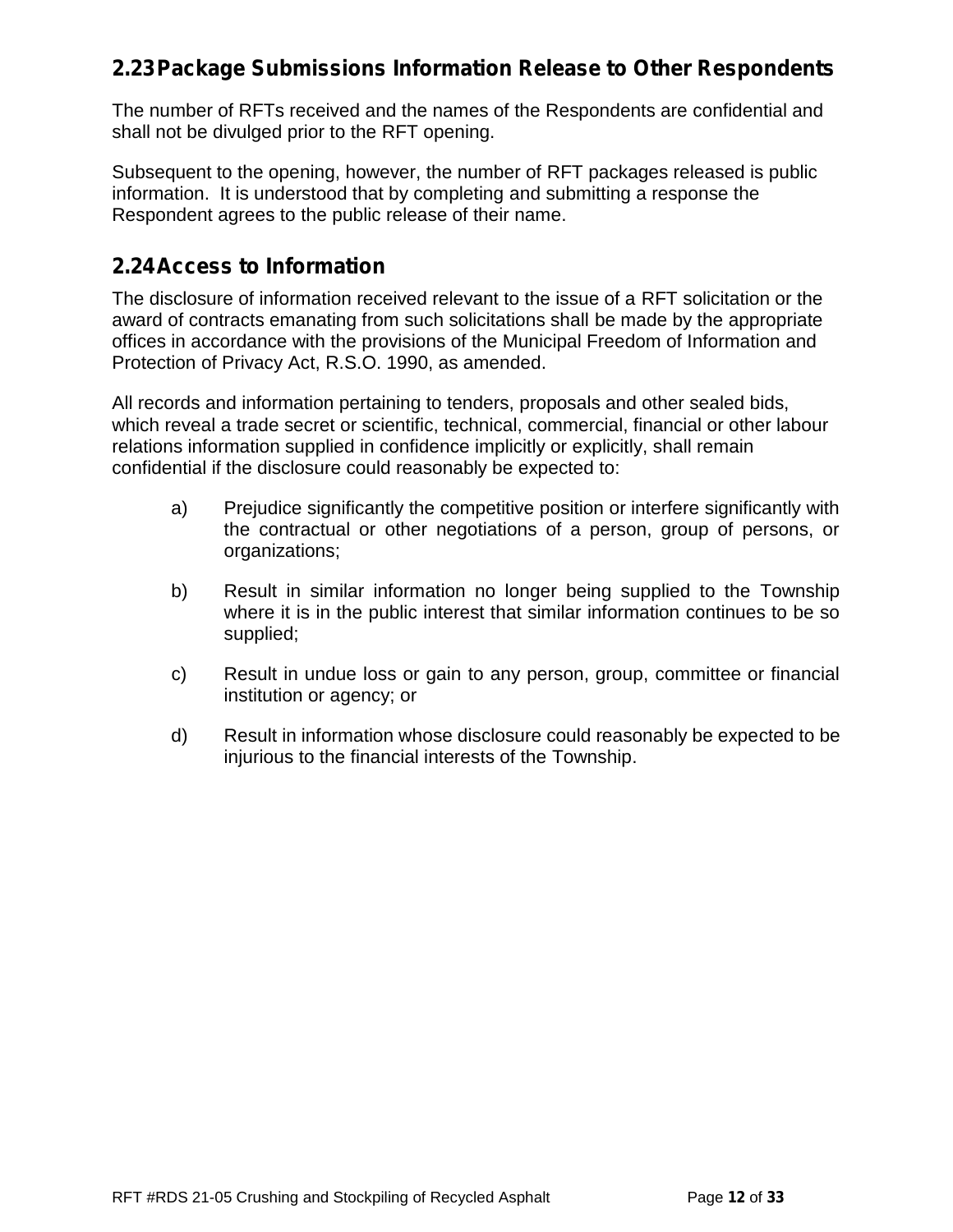### **3.1 Occupational Health and Safety**

All work performed under this RFT must be carried out in accordance with the terms and conditions of the Occupational Health & Safety Act. R.S.O. 1990, as amended and any other applicable legislation.

Failure to comply with Safety Regulations, as set out in this document, may result in the immediate cancellation of the work.

The Successful Respondent must comply with all requirements set out in the *Occupational Health & Safety Act, R.S.O. 1990* and all other regulations that apply to the job at hand. The following language, requirements and conditions shall apply:

Where applicable under the Occupational Health and Safety Act (OHSA) (R.S.O.1990 C. 0.1) and regulations, made under that statute:

- a. Successful Respondents acknowledge that they have read and understood the Occupational Health and Safety Act (OHSA) (R.S.O. 1990 C. 0.1) and regulations, made under that statute.
- b. The Successful Respondent shall comply with all health and safety requirements established by the Occupational Health and Safety Act and regulations, the Township and any applicable industry standards. The selected Respondent agrees to assume full responsibility for the enforcement of same.
- c. The Successful Respondent may be required to participate in a pre-project meeting to verify its full understanding of the major contractual requirements and expectations in the area of health and safety before the start of any work.
- d. The Successful Respondent shall understand that its performance will be monitored and that their overall performance will be a major consideration for future contracts with the Owner. The frequency and detail of ongoing project monitoring will be dependent upon the nature of the work and safety precautions specified.
- e. The Successful Respondent shall allow access to the work site on demand to representatives of the Township.
- f. The Township will take all action necessary to support the Successful Respondent's health and safety efforts and to ensure that the Township owned and controlled environments in the vicinity of the project are free from hazards.
- g. The Successful Respondent acknowledges and agrees that any breach or breaches of health and safety requirements, whether by the selected Respondent or any of its sub-selected Respondents may invalidate the contract.
- h. The Successful Respondent acknowledges and agrees that any damages or fines that may be assessed against the Township by reason of a breach or breaches of the OHSA by the Successful Respondent or any of its sub- Successful Respondents will entitle the Township to set off the damages so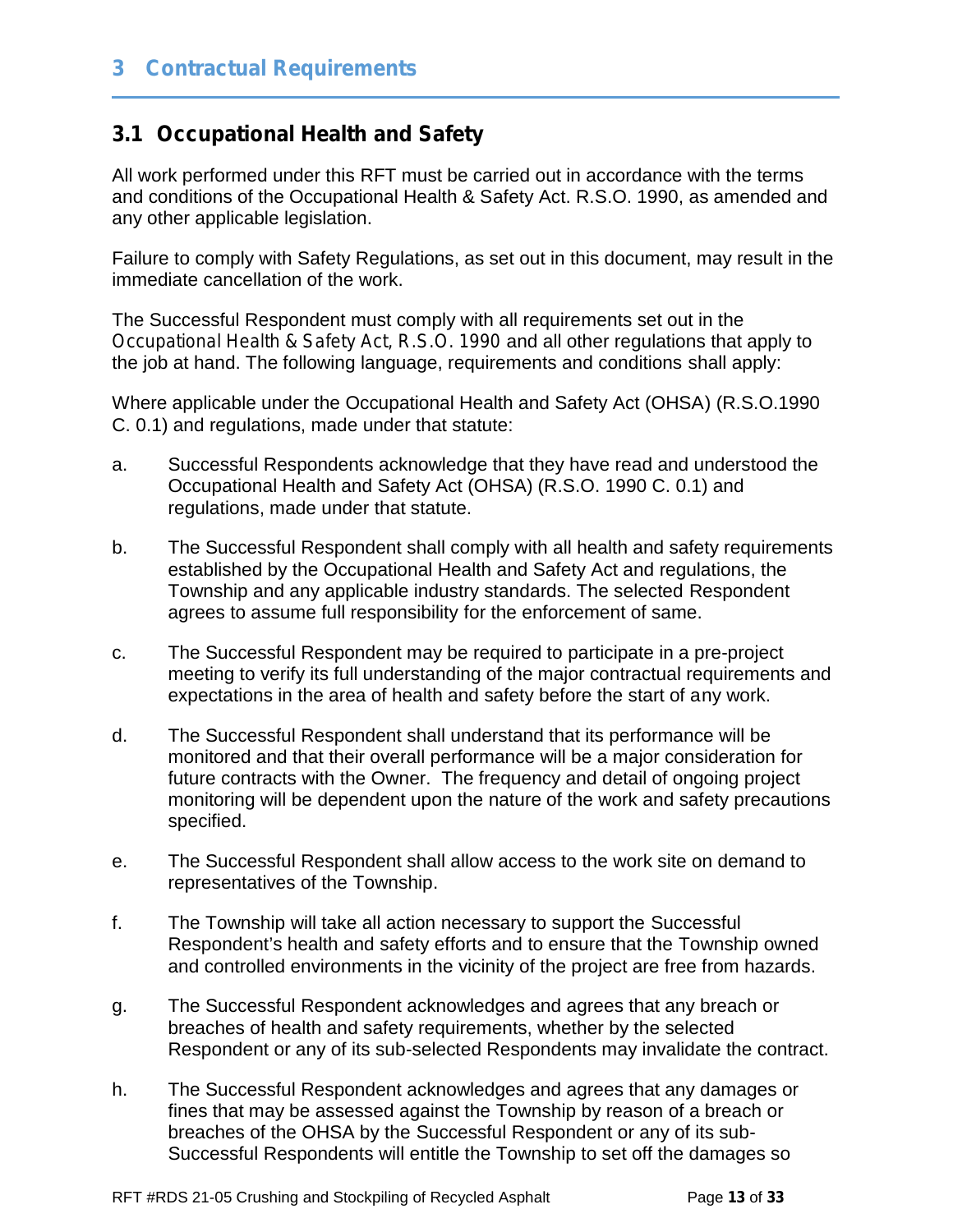assessed against any monies that the Township may from time to time owe the Respondent under this contract or any other contract whatsoever.

- i. The Successful Respondent shall provide a list of all controlled hazardous materials or products containing hazardous materials, all physical agents or devices or equipment producing or omitting physical agent and any substance, compound, product or physical agent that is deemed to be or contains a designated substance in accordance with the Global Harmonized System (GHS – formally known as WHIMIS ) as defined under the Occupational Health and Safety Act and shall provide appropriate Material Safety Data Sheets for these substances used for the performance of the required work, all prior to the performance of said work.
- j. Where hazardous materials, physical agents and/or designated substances are used in the performance of the required work, the Successful Respondent shall ensure that the requirements of the Occupational Health and Safety Act and associated regulations are complied with.
- k. The Successful Respondent shall follow Global Harmonized System (GHS) requirements and ensure all employees are given required training and support.
- l. The Successful Respondent shall have a clearly defined safety plan/rescue plan for its workers involved in hazardous activities.
- m. The Successful Respondent agrees at all times to comply with Occupational Health and Safety Standards in the workplace and further agrees to adhere to Health and Safety Standards set out in applicable statutes and regulations and to comply with written Health and Safety Policies of the Township.
- n. Successful Respondents with known poor safety records or with inadequate qualifications or equipment will not be considered for award.
- o. Worker safety is given first priority in planning, pricing and performing the Work;
- p. Its officers and supervisory employees have a working knowledge of the duties of a Constructor and Employer under the Act and the provisions of the Regulations applicable to the Work, and a personal commitment to comply with them;
- q. Workers employed to carry out the Work possess the knowledge, skills and protective devices required by law or recommended for use by a recognized industry association to allow them to work in safety;
- r. Its supervisory employees carry out their duties in a diligent and responsible manner with due consideration for the health and safety of the workers; and
- s. All subcontractors employed by the Successful Respondent to perform part of the Work and their employees are properly protected from injury while carrying out their associated duties.

## **3.2 Workplace Safety Insurance Board (WSIB)**

All Respondents must indicate WSIB coverage by providing their certificate number, or indicate exemption from coverage as per the *Workplace Safety and Insurance Board*,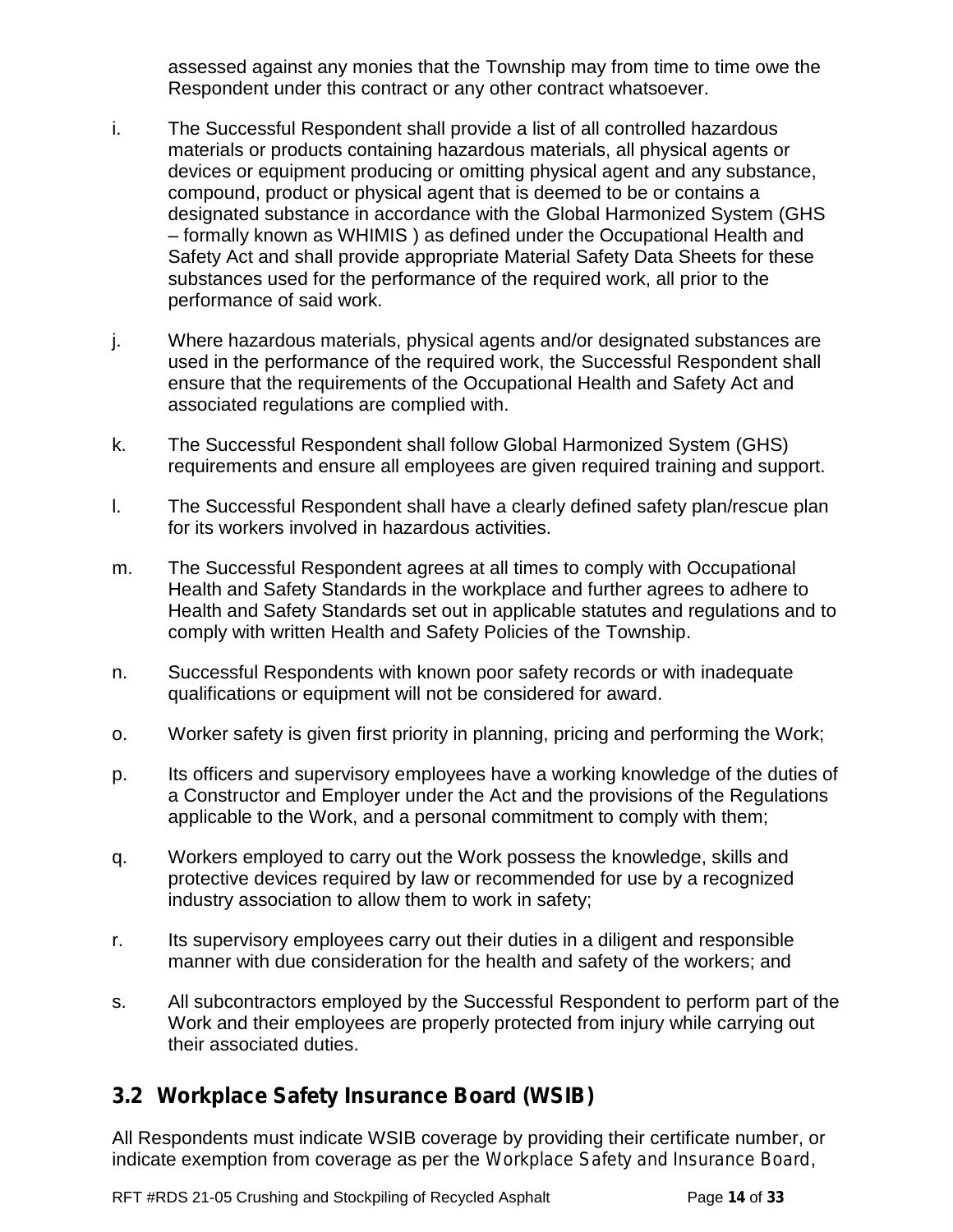on Appendix A – Submission Requirements.

The Successful Respondent shall provide proof of coverage and shall maintain this coverage throughout the length of the contract, work or provision of goods and/or services.

If exempt from coverage, the Successful Respondent shall obtain optional coverage in the form of a letter from WSIB and must be provided to the Township within ten (10) business days of being awarded or commencement of the contract, work or provision goods and/or services, whichever is shortest.

The Successful Respondent may request an extension, providing valid and reasonable claims for the request. Requests for an extension shall be made in writing or by email to the contact noted in Section 2.11 – Inquiries. Failure to meet the extension date as approved by the Township may result in the cancellation of the contract, work or provision goods and/or services. Refer to Section 3.12.2 – Cancellation of Contract.

## **3.3 Indemnification**

The Successful Respondent shall indemnify and hold harmless The Township, its officers, council members, partners, agents and employees from and against all actions, claims, demands, losses, costs, damages, suits or proceedings whatsoever which may be brought against or made upon The Township and against all loss, liability, judgments, claims, suits, demands or expenses which The Township may sustain, suffer or be put to resulting from or arising out of the Successful Respondent's failure to exercise reasonable care, skill or diligence or omissions in the performance or rendering of any work or provision of goods and/or services required hereunder to be performed or rendered by the Successful Respondent, its agents, officials and employees.

## **3.4 Force Majeure**

The Successful Respondent shall not be assessed with liquidated damages for any delay caused by Acts of God or of the Public Enemy, Acts of the Province or of any Foreign State, Fire, Flood, Epidemics, Quarantine, Restrictions, Embargoes, Labour Disruptions, Strikes, Lockouts or delays due to such causes, then the time of delivery shall be extended for a period of time equal to the time lost to such delay.

### **3.5 Insurance Requirements**

All Respondents will acknowledge their ability to provide proof of insurance in accordance with this document and other related documents, identified in Appendix A – Submission Requirements.

All insurance costs related below will be borne by the Successful Respondent.

The Successful Respondent, as a minimum, shall provide and maintain during the term of the Contract:

#### Specific Conditions:

All Respondents must indicate their ability to provide *proof of* liability insurance on Appendix A –Submission Requirements, to insure against loss or damage resulting from bodily injury, death or damage to property.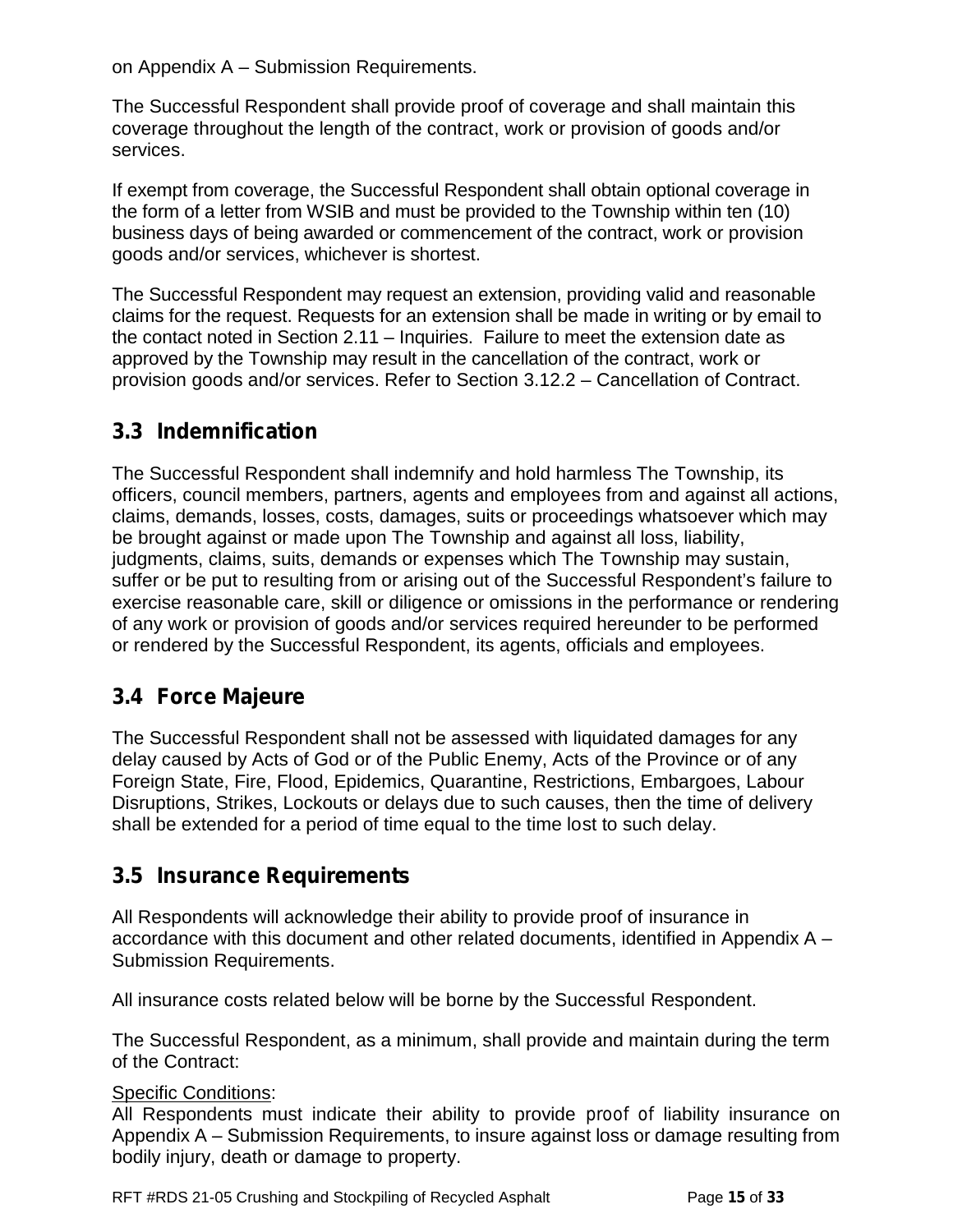A) The Successful Respondent shall place and maintain Liability insurance acceptable to the Township and subject to limits of no less than Ten Million Dollars (\$10,000,000) per occurrence and annual aggregate. Such insurance shall name the Corporation of the Township of Minden Hills as an additional insured. The Liability insurance shall include, but is not limited to, bodily injury and property damage including loss of use; personal injury; contractual liability; premises and operations; property damage; products contingent employers liability; cross liability and severability of interest clause.

B) All Risk Property Insurance coverage for construction machinery, tools and equipment used by the Successful Respondent for the performance of the work.

C) Automobile Liability insurance for all licensed vehicles owned, rented and or leased by or on behalf of the Successful Respondent or their subcontractor(s) while on any business connected with the Successful Respondent to a limit of not less than Ten Million Dollars (\$10,000,000) per occurrence in respect of bodily injury, death and damage to property including loss of use thereof.

The certificate shall be provided to the Township within ten (10) business days of being awarded the contract, or prior to commencement of the contract whichever is shortest.

Insurance must remain in effect for the duration of the project as per the terms of this Tender. It will be the responsibility of the Respondent to provide the Township with any and all renewal certificates during this period.

General Conditions:

- a) The Successful Respondent shall provide proof of insurance in the form of a Certificate of Insurance.
- b) All policies shall be endorsed to provide the Township with not less than 30 Days' written notice of cancellation.
- c) All policies shall be with insurers licensed to underwrite insurance in the Province of Ontario with an AM Best rating of no less than A-.
- d) Prior to commencement of work or the provision of goods and/or services and upon the placement, renewal, amendment, or extension of all or any part of the insurance, the Successful Respondent shall promptly provide the Township with confirmation of coverage and, if required, a certified true copy(s) of the policy(s) certified by an authorized representative of the insurer together with copies of any amending endorsements applicable to the supply of work or the provision of goods and/or services.
- e) All applicable deductibles under the above required insurance policies are at the sole expense of the Successful Respondent.
- f) All policies shall apply as primary and not as excess of any insurance available to the Township.
- g) It is expected by the Township that the Certificate(s) of Insurance will provide confirmation that all insurance requirements as stated above have been met.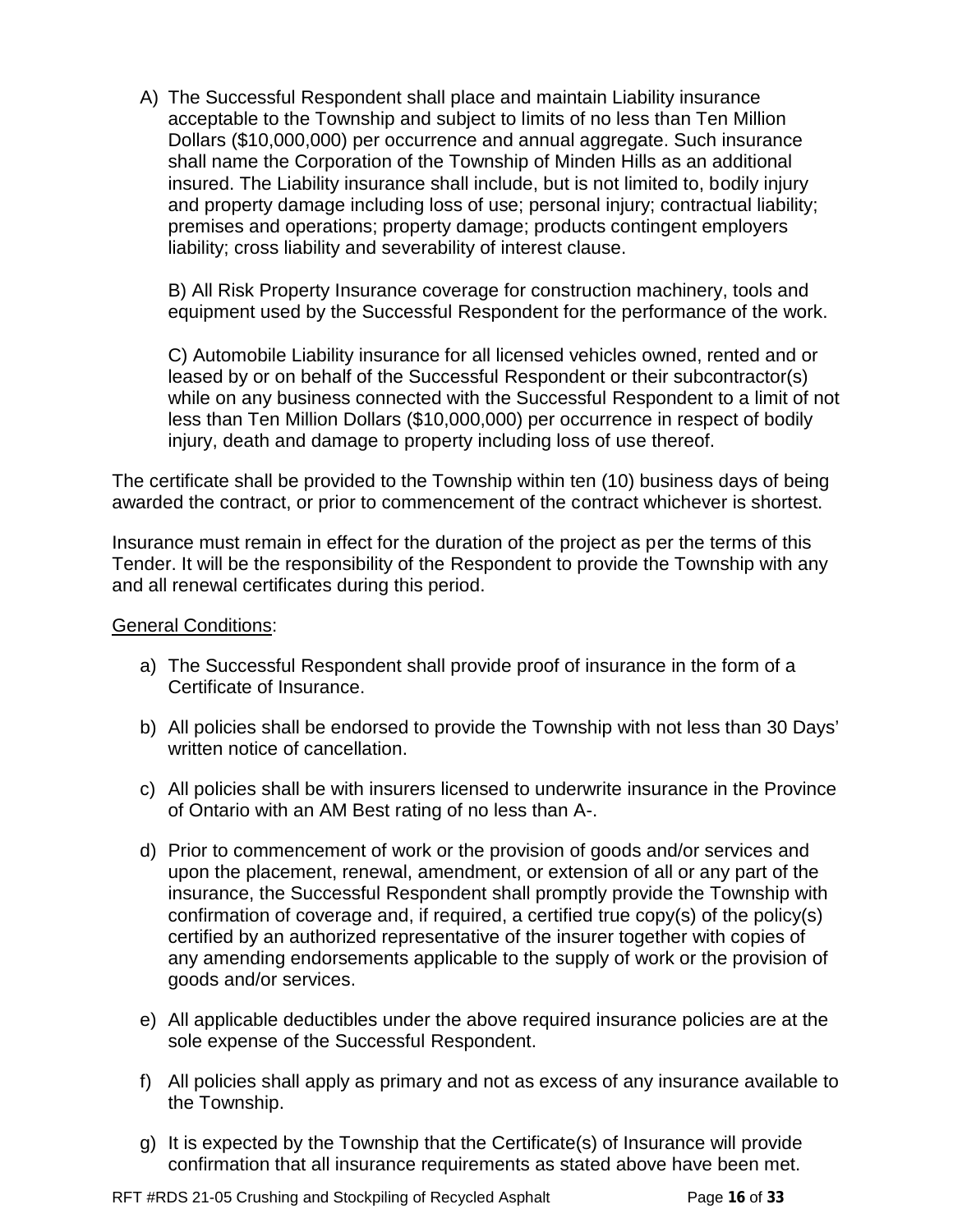h) Insurance must remain in effect for the duration of the contract, Work or provision of Goods and/or Service(s) as per the terms of this document and other related documents. It will be the responsibility of the Successful Respondent to provide the Township with any and all renewal certificates during this period.

The certificate of insurance must be provided to the Township within five (5) business days of being awarded the successful submission and/or contract, or prior to commencement of the contract, work or provision of goods and/or services, whichever is shortest. Failure to submit the requested insurance certificate by the Successful Respondent shall result in a withdrawal of the contract, work and/or provision of goods and/or services by the Township.

The Successful Respondent may request an extension, providing valid and reasonable claims for the request. Requests for an extension shall be made in writing or by email to the contact noted in Section 2.11 – Inquiries. Failure to meet the extension date as approved by the Township may result in the termination of the contract, work or provision of goods and/or services.

## **3.6 Protection of Work and Property**

The Successful Respondent shall provide continuous and adequate protection of all goods from damage and shall protect the Township's property from injury or damage arising until the work or provision of goods and/or services is complete. The Successful Respondent shall make good any such damage or injury.

## **3.7 Regulation Compliance and Legislation**

The Successful Respondent shall ensure all work or provision of goods and/or services are in accordance with, and under authorization of all applicable authorities, Municipal, Provincial and Federal legislation.

## **3.8 Workplace Violence and Harassment**

The Successful Respondent shall comply with the Occupational Health and Safety Act, Canada Criminal Code, Ontario Human Rights Code and all other applicable legislation and/or regulations, as they relate to violence, harassment and sexual harassment in the workplace, including Municipal policies and to be subject to such policies.

## **3.9 Code of Conduct**

Successful Respondents hired/contracted/engaged by the Township shall endeavor to at all times promote a high level of ethical conduct by themselves and their employees. In acting on behalf of the Township, no Successful Respondent, or their employees, shall at any time take any action which he or she knows, or reasonably should know, violates any applicable law or regulation.

The Township requires that Successful Respondents and their employees shall maintain high standards of professional behaviour when dealing with Members of Council, Officers of the Corporation, other Township employees, clients and the public; and further that this behaviour shall reflect positively on the reputation of the Township.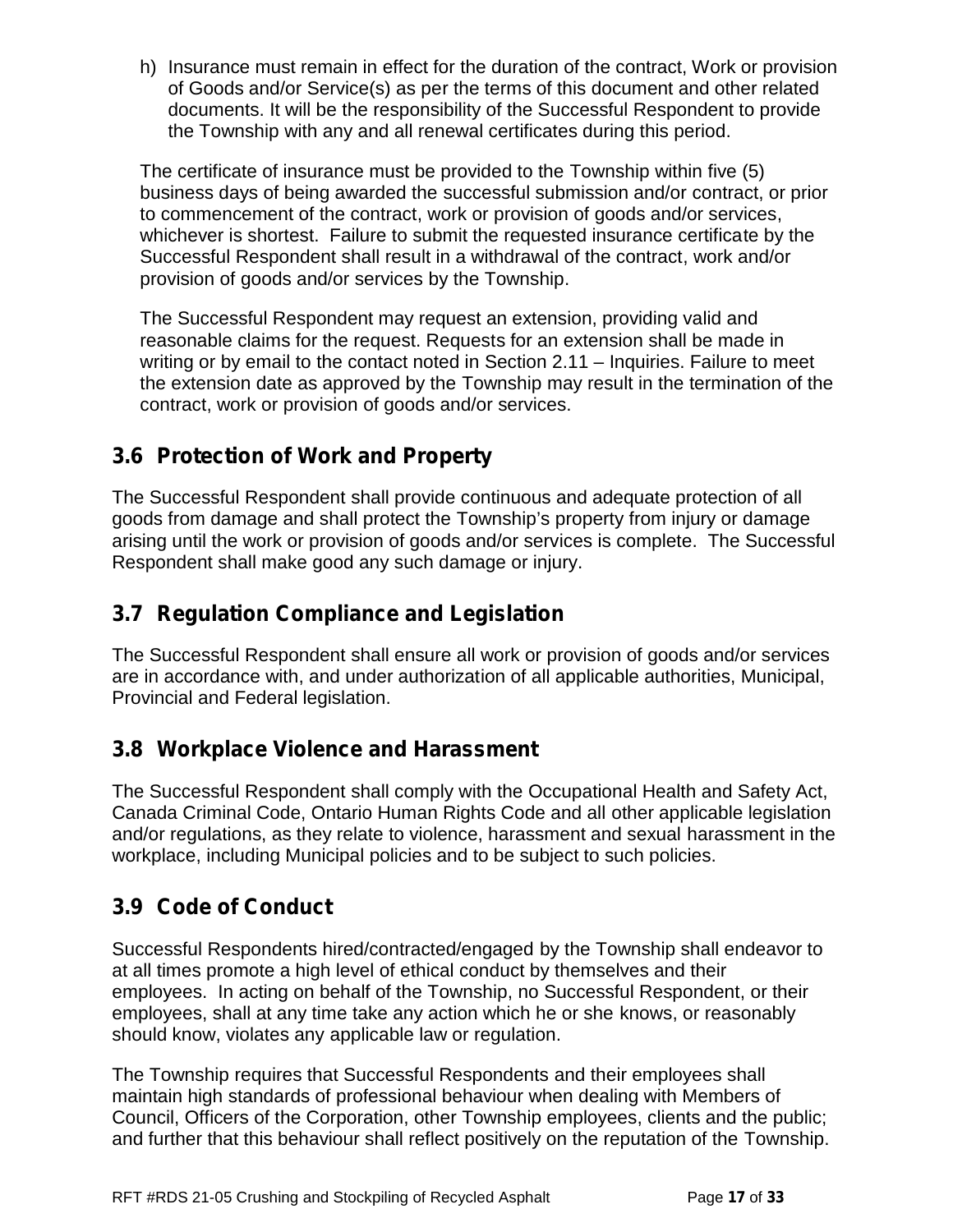It is every Successful Respondent, and their employee's, responsibility to ensure that all information communicated is as accurate as reasonably possible. No Successful Respondent, or their employees, shall withhold information or willfully mislead Members of Council, officers, employees, clients, or the public about any issue of corporate concern.

Every Successful Respondent, and their employee's shall respect the rights, privileges, diversity and dignity of the persons they interact with while contracted by the Township.

## **3.10Smoke Free Workplace**

The Smoke-Free Ontario Act, 2017 prohibits smoking in any enclosed workplaces, including work vehicles and any enclosed public places in Ontario in order to protect workers and the public from the hazards of second-hand smoke.

During the duration of the contract, work or provision of goods and/or services, including any related amendments and/or extensions, Successful Respondents, and their employees, shall adhere to the Smoke Free Ontario Act, 2017 and all other applicable legislation and/or regulations or requirements, in regards to cigarette, e cigarette and cannabis use.

## **3.11Accessibility**

Under the Accessibility for Ontarians with Disabilities Act, 2005, S.O 2005, c. 11 (AODA), the Township is required to incorporate accessibility criteria, features and designs when procuring or acquiring goods, services, self-service kiosks or facilities, including written materials, web content and the delivery of programs, except where it is not practicable to do so. Contract specifications and evaluation include these criteria, features and designs where applicable.

*The Accessibility for Ontarians with Disabilities Act, 2005, S.O. 2005, c. 11 (AODA)* and Regulation 191/11 Integrated Accessibility Standards (IAS), requires anyone who provides goods, services or facilities on behalf of the Township to receive training on these standards and on the Human Rights Code as they pertain to persons with disabilities.

Successful Respondents must keep records of all training, including dates when training was provided, the number of employees who received training and individual training records for their business. Successful Respondents are required to make this information available to the Township and/or the Province upon request.

An online Serve-Ability e-course is available for free and includes the Province's IAS training. It is the responsibility of the Successful Respondent to ensure they have read and understand the Act, Regulations and training in regards to persons with disabilities.

Web links for information and training purposes are provided below:

AODA - https://www.ontario.ca/laws/statute/05a11

- IAS https://www.ontario.ca/laws/regulation/110191
- Human Rights Code https://www.ontario.ca/laws/statute/90h19?search=e+laws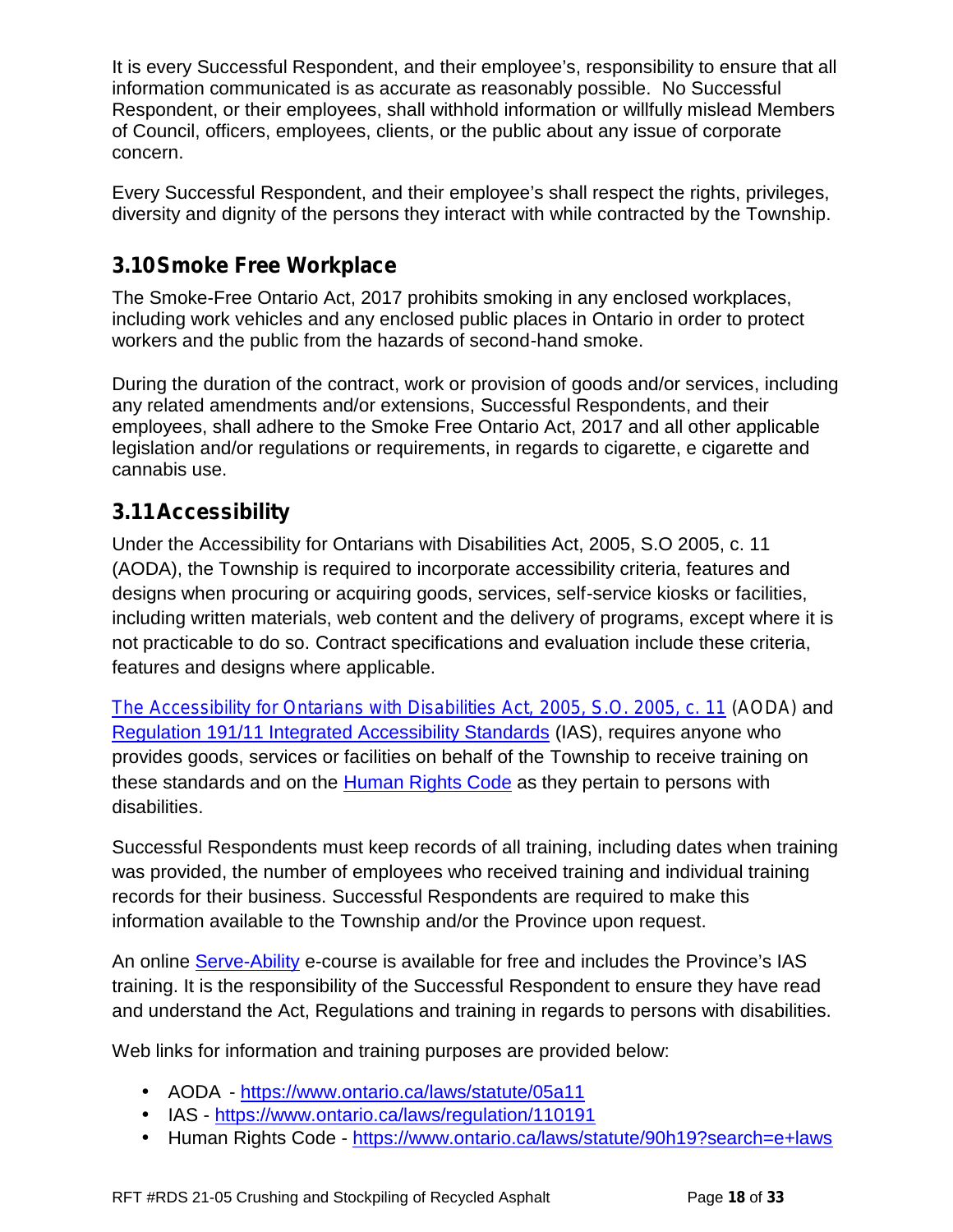Serve-Ability https://www.ocapdd.on.ca/Forms/Volunteer/SAE/HTML\_Eng/index.html AccessON - https://accessontario.com/

More information on these subjects can be found on our municipal website at www.mindenhills.ca, the Regulation 191/11 Integrated Accessibility Standards, Accessibility Ontario website at **AccessON**, and available from the Ministry of Economic Development, Employment & Infrastructure's website, the link is provided below: (http://www.mcss.gov.on.ca/en/mcss/programs/accessibility/ado.aspx).

## **3.12Contract**

The Successful Respondent shall complete the work as described in accordance with the provisions, specifications and conditions outlined in the RFT documents and shall be binding upon the heirs, executors, administrators, successors and assigns of the Successful Respondent.

#### **3.12.1 Contract Amendments and Revisions**

No amendment or revision to a contract, the work or the provision of goods and/or services shall be made unless mutually agreed to by the Township and the Successful Respondent.

No amendment that changes the price of a contract, the work or the provision of goods and/or services shall be agreed to without a corresponding change order describing the change in requirement or scope of work or the provision of goods and/or services.

Amendments to a contract, the work or the provision of goods and/or services are subject to the identification and availability of sufficient funds in appropriate accounts within the Township's Council approved budget, including authorized revisions.

The Township reserves the right to change the term of the contract, the work or the provision of goods and/or services prior to the execution of an agreement, or commencement of the work or provision of goods and/or services.

### **3.12.2 Cancellation of Contract**

The Township reserves the right to immediately terminate the contract, the work or the provision of goods and/or services awarded to the Successful Respondent, or part thereof, at its own discretion, including but not limited to such items as non-compliance, non-performance, late deliveries, inferior quality, pricing problems, etc.

The Township shall not be liable to the Successful Respondent for loss of anticipated profit on the cancelled portion or portions of the work or the provision of goods and/or services.

## **3.13Conflict of Interest**

The Successful Respondent shall declare any actual or potential conflict of interest that exists now or may exist in the future with respect to the Respondent's undertaking of the work or provision of goods and/or services and shall abstain from taking on work which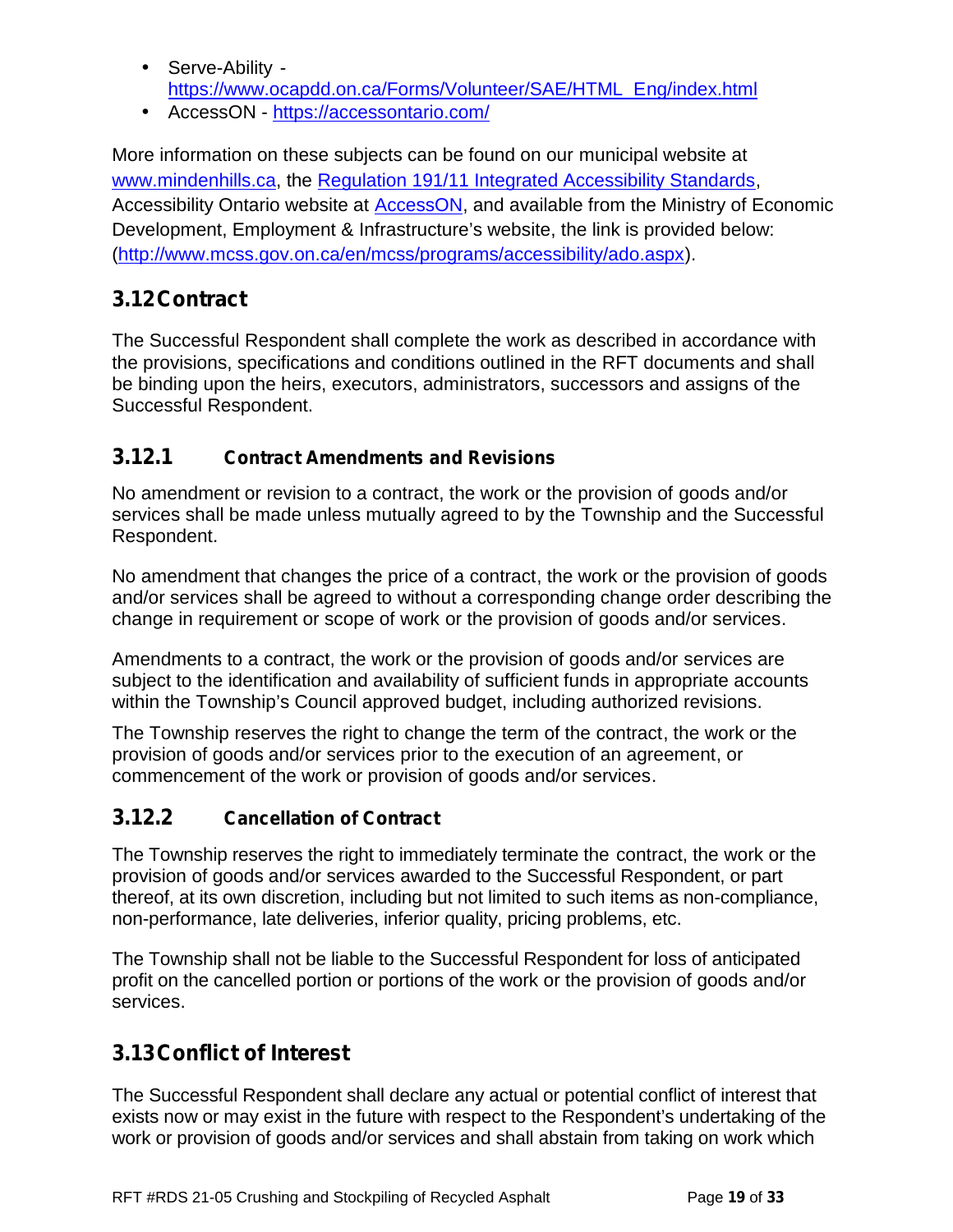would represent a conflict of interest over the duration of a Contract, the work or the provision of good and/or services.

### **3.14Bankruptcy**

In the event that, during the duration of a contract, the work or the provision of goods and/or services, the Successful Respondent makes an assignment for the benefit of creditors, or becomes bankrupt or insolvent, or makes a proposal to its creditors, a contract, the work or the provision of goods and/or services shall immediately be terminated, and the Township shall be entitled to enter into a contract, the work or the provision of goods and/or services with another party without the consent of the Successful Respondent.

### **3.15Governing Laws**

A contract, the work or the provision of goods and/or services will be interpreted and governed by the laws of the Province of Ontario.

### **3.16Terms of Payment**

Payment will be made in response to the Successful Respondent's approved invoice to the Township. Invoices shall include the dates, hours and location of work.

The Township will not pay in part or in full until the contractual work or provision of goods and/or services is complete/received.

Unless otherwise stated herein, the Township's normal terms of payment will be net thirty (30) calendar days from the completion of work or provision of goods and/or services or the date of approved invoice, whichever occurs later. Invoices shall be forwarded to the attention of:

#### **Township of Minden Hills**

Accounts Payable 7 Milne Street, PO Box 359 Minden, ON K0M 2K0 accountspayable@mindenhills.ca

## **3.17Settlement of Disputes**

Until the contract, work or provision of goods and/or services has been terminated, the Successful Respondent must at all times provide the work or provision of goods and/or services. If there is a dispute or difference concerning the work or provision of goods and/or services or the interpretation of the contract, work or provision of goods and/or services then either party may notify the other that it wishes the dispute to be referred to a meeting with the Director of Public Works and the Successful Respondent to resolve, negotiating in good faith.

#### **3.18Taxes**

Unless otherwise provided herein, the Successful Respondent shall pay all government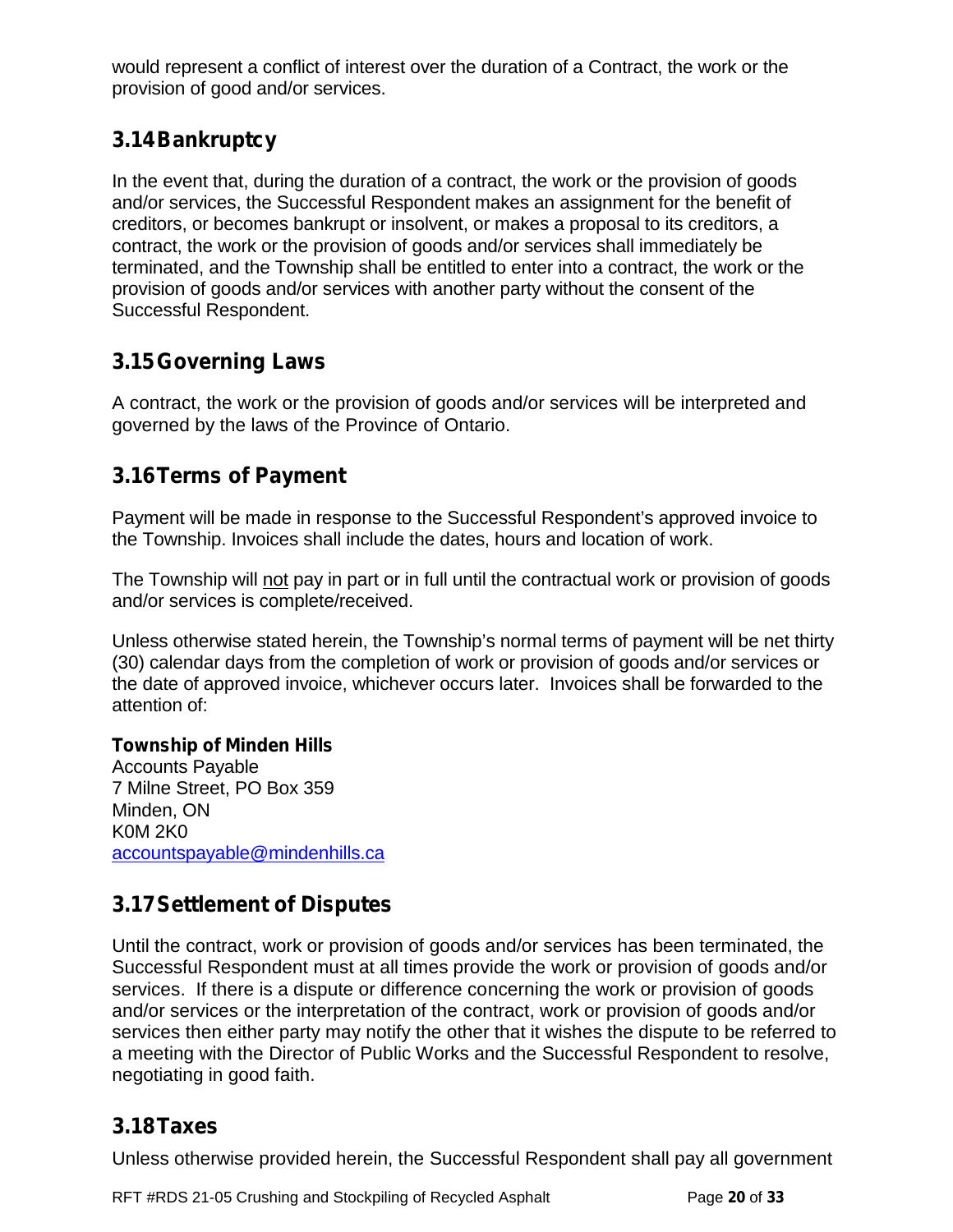sales or excise taxes in force at the date of the contract, work or provision of goods and/or services, provided that any increase or decrease in such taxes shall increase or decrease the amount due/payable. Invoices shall show the appropriate amounts for the work or provision of goods and/or services and applicable taxes separately.

### **3.19Notices**

Any notice required to be given or made shall be given or made in writing and shall be served personally, emailed or mailed by registered mail addressed to the Township of Minden Hills and to the Successful Respondent at the address set forth in its submission.

### **3.20Cooperative Purchasing**

The Successful Respondent agrees to allow neighboring public agencies with similar needs/interests within the County of Haliburton to participate in this contract.

Additional participating agencies may opt into a contract with the successful respondent for procurement of services described in this RFT based on the terms, conditions, prices and percentages offered to the Township of Minden Hills with changes negotiated as required, due to location and quantity of work.

This piggyback clause is intended to be a means of promoting cooperative purchasing efforts with the public sector, and to provide additional value to the successful respondent. Any cost savings associated with cooperative purchasing shall be separately identified within the tender document.

## **3.21Future Retainment**

The Successful Respondent may be retained for an additional three (3) years should the performance of product provided and customer service be satisfactory, and meet all of the Township's requirements. Satisfactory performance will be determined at the discretion of the Contract Administrator and individually by each Township.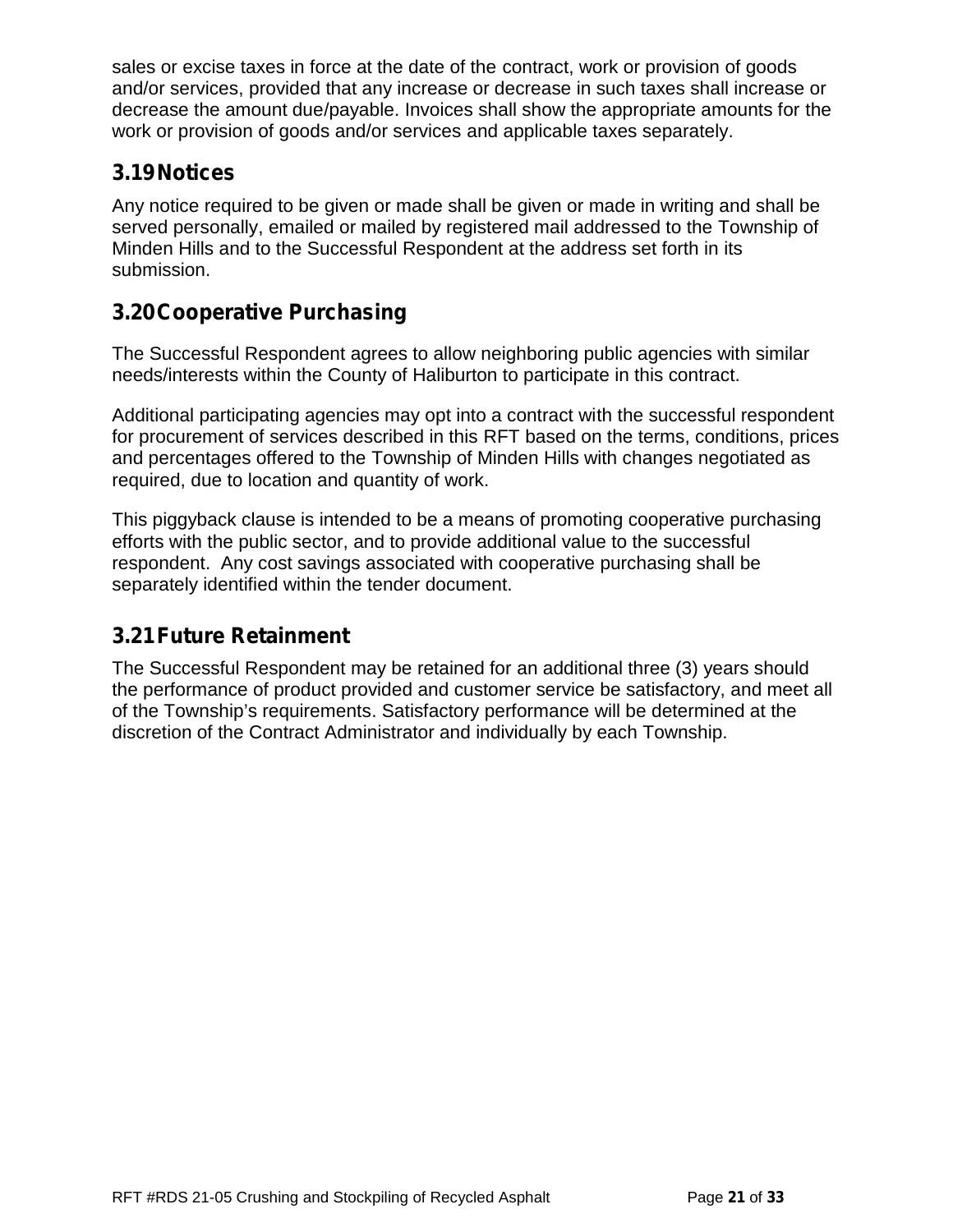### **4 RFT Specifications**

#### **4.1 Overview**

The Township of Minden Hills is seeking qualified bids to crush and stockpile an estimate 3,000 tonnes of recycled asphalt that will be utilized for loose top road repairs and road grading.

Respondents are to supply pricing to crush and stockpile an estimated 3,000 tonnes of recycled asphalt as per this RFT Document as identified on Appendix E – Form of Tender.

### **4.2 Scope of Work**

The Respondent shall crush and stockpile recycled asphalt material as specified herein.

#### **4.3 Respondent Responsibilities**

The Respondent shall be responsible for all costs related to; supplying equipment necessary to crush and stack/stockpile recycled asphalt as per these RFT documents.

### **4.4 Township Responsibilities**

The Township shall provide access to the property at which the stock of recycled asphalt is located. The Township will have a Staff member available if requested during hours of operations for any questions or guidance.

#### **4.5 Pricing Requirements**

Respondents shall provide pricing to complete the asphalt crushing and stacking on or before the date of completion as specified in Appendix F – Special Provisions. The price provided shall not include HST.

#### **4.6 General Instructions**

For each Specification item listed, you are required to indicate your compliance of each item. Please do so as follows:

You are able to provide the item as specified **-** indicate **YES** in the Respondent's Compliance box.

You are not able to provide the item as specified **-** indicate **NO** in the Respondent's Compliance box.

Where an item allows for an "Alternative" to the specified item, you may indicate **YES** to the item as specified or you may provide your **alternative item** in the Respondent's Comment box.

Where minimums are called for, the item must meet or exceed the capacity, size or performance as specified, unless an alternative is allowed. This specification may list only the major details for the specification items. Therefore, it is the Respondent's responsibility to deliver fully equipped items with compatible components to provide dependable efficient service.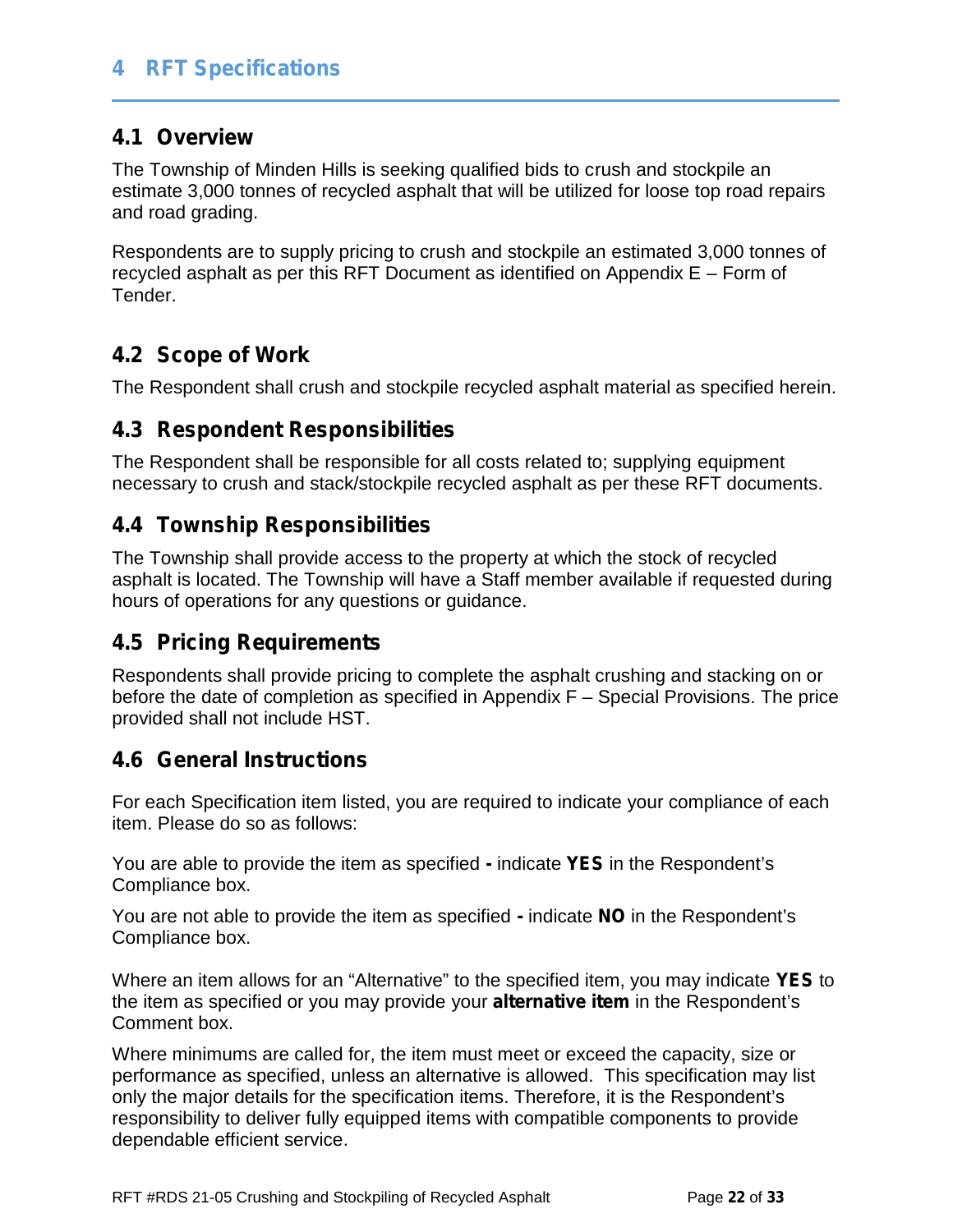### **4.7 Site Visit**

Respondents may wish to conduct an optional site visit to visually inspect the location and stockpile. The optional site visit may be scheduled by contacting the Operations Manager, Adam Thorn directly at athorn@mindenhills.ca.

### **4.8 General Instructions**

For each Specification item listed, you are required to indicate your compliance of each item. Please do so as follows:

You are able to provide the item as specified **-** indicate **YES** in the Respondent's Compliance box.

You are not able to provide the item as specified **-** indicate **NO** in the Respondent's Compliance box.

Where an item allows for an "Alternative" to the specified item, you may indicate **YES** to the item as specified or you may provide your **alternative item** in the Respondent's Comment box.

Where minimums are called for, the item must meet or exceed the capacity, size or performance as specified, unless an alternative is allowed. This specification may list only the major details for the specification items. Therefore, it is the Respondent's responsibility to deliver fully equipped items with compatible components to provide dependable efficient service:

### **4.9 Other Instructions**

Responses to this RFT must include Mandatory Appendices noted as "Mandatory"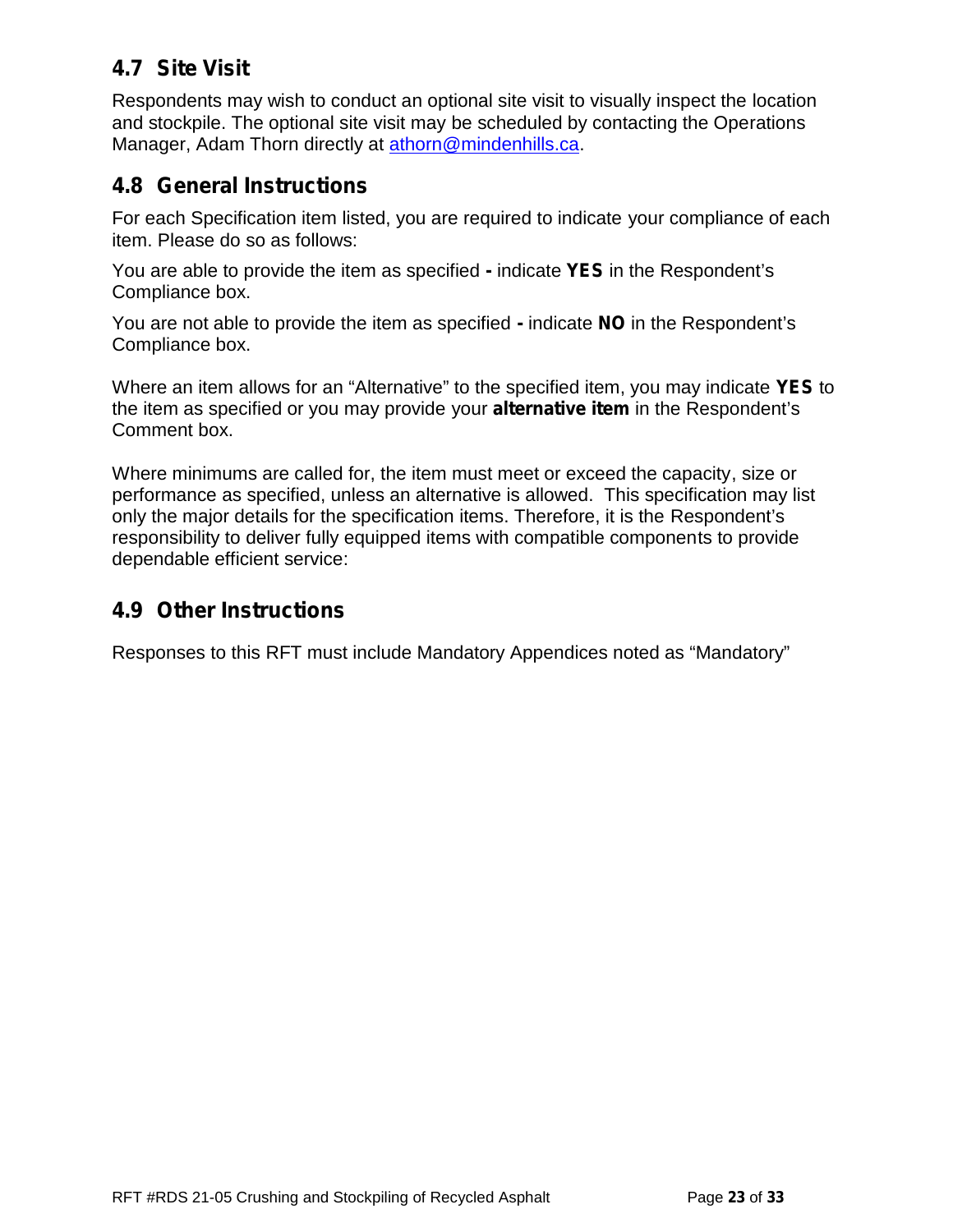#### **5 Evaluation Process**

The Township will conduct the evaluation of this RFT in three (3) stages as follows:

#### **Stage 1 – RFT Review (pass/fail)**

A review will be undertaken to determine if the submitted Tender complies with all the mandatory requirements (inclusion of all Appendices and compliance with Appendix A - Submission Requirements and deadline).

Tenders that do not comply with the mandatory requirements shall, subject to the reserved rights of the Township of Minden Hills and the Township's Procurement Policy, be disqualified and not evaluated further.

#### **Stage 2 – Pricing (100 points)**

Stage 2 will consist of a scoring of the pricing submitted on Appendix  $E - Form$  of Tenders. The evaluation of the price/cost shall be undertaken only after the first stage has been completed. Only those Respondents who move forward from Stage 1 will be scored here.

Each Respondent will receive a percentage of the total possible **100** points allocated to price by dividing the Respondent's price into the lowest tender of the short-listed Respondents.

For example, if the lowest Tender price is \$120.00, that Respondent received 100% of the points (120/120 = 100%), or **100** points. A Respondent who Tenders \$150 receives 80% of the possible points (120/150 = 80%) or **40** points. A Respondent who Tenders \$240 receives 50% of the possible points (120/240 = 50%) or **25** points.

Respondents should be aware that this is a "gated process". Submissions will be initially evaluated on non-price based criteria first. From there, the highest scoring submissions will be chosen to have their pricing evaluated in order to arrive at a total aggregate score for the best solutions.

#### **Stage 3 – References (Pass/Fail)**

Stage 3 may consist of the Township verifying references and experience of the preferred Respondent.

At this stage, the Director of Public Works or designate may verify as many references provided by the preferred Respondent as provided on Appendix B – References as is deemed appropriate and such references may be conducted via email, telephone, and/or in-person as the Director of Public Works may determine in his sole discretion.

References will be assessed on a pass/fail basis as to their satisfaction with the previous work performed, and will serve to validate (or not, as the case may be) the evaluation conducted by the Director of Public Works.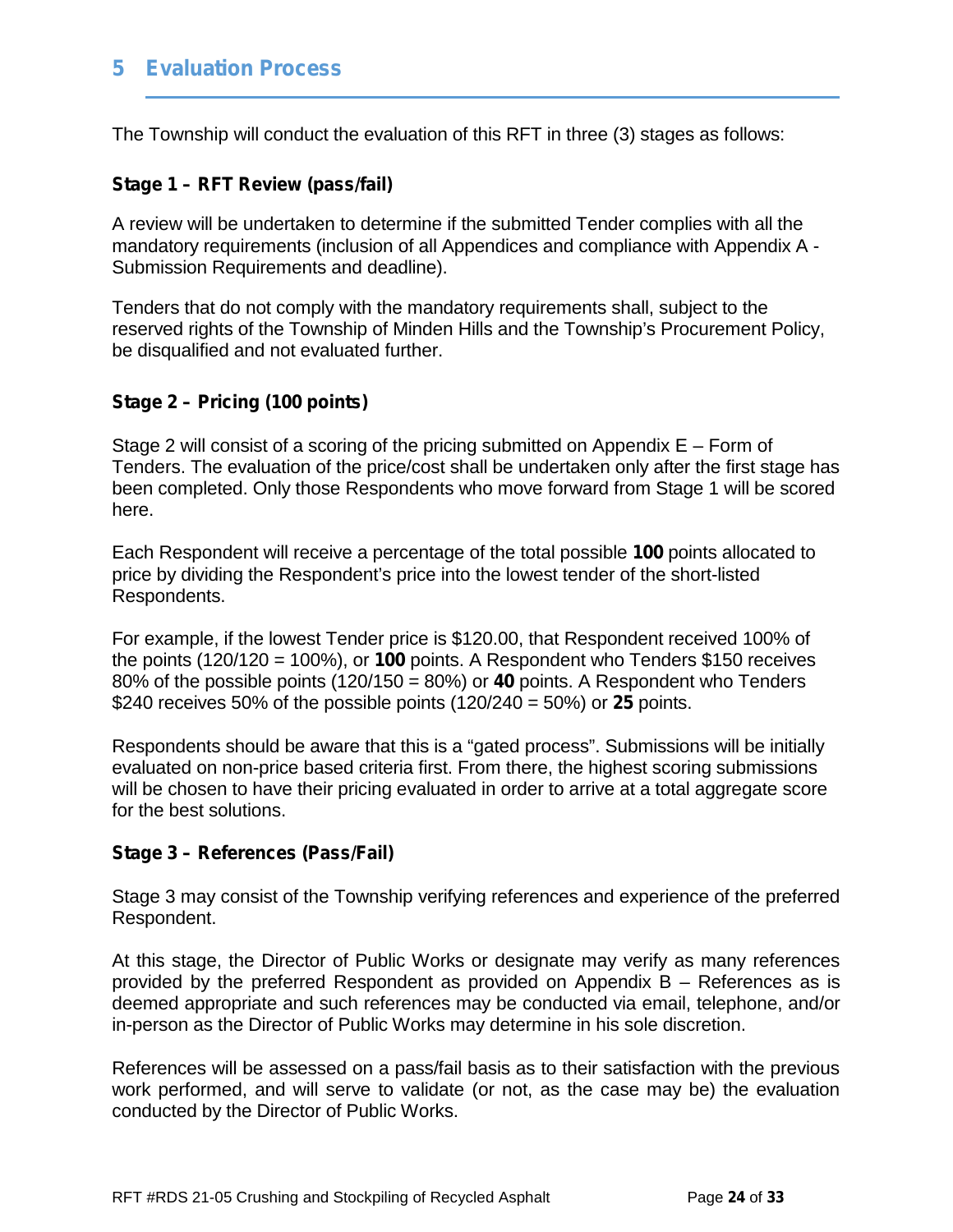## **5.1 Total Evaluation Points Available**

Overall, a Respondent may receive a maximum of **100** Evaluation points as follows:

| <b>Criteria</b>                                   | <b>Maximum Points</b> |
|---------------------------------------------------|-----------------------|
| Stage 1 - Compliance with Submission Requirements | Pass/Fail             |
| Stage 2 – Contract Price Evaluation               | 100                   |
| Stage 3 – Reference/Experience Verification       | Pass/Fail             |
| <b>Total</b>                                      | 100                   |

As a result of this process, the Township may not accept the lowest or any bid.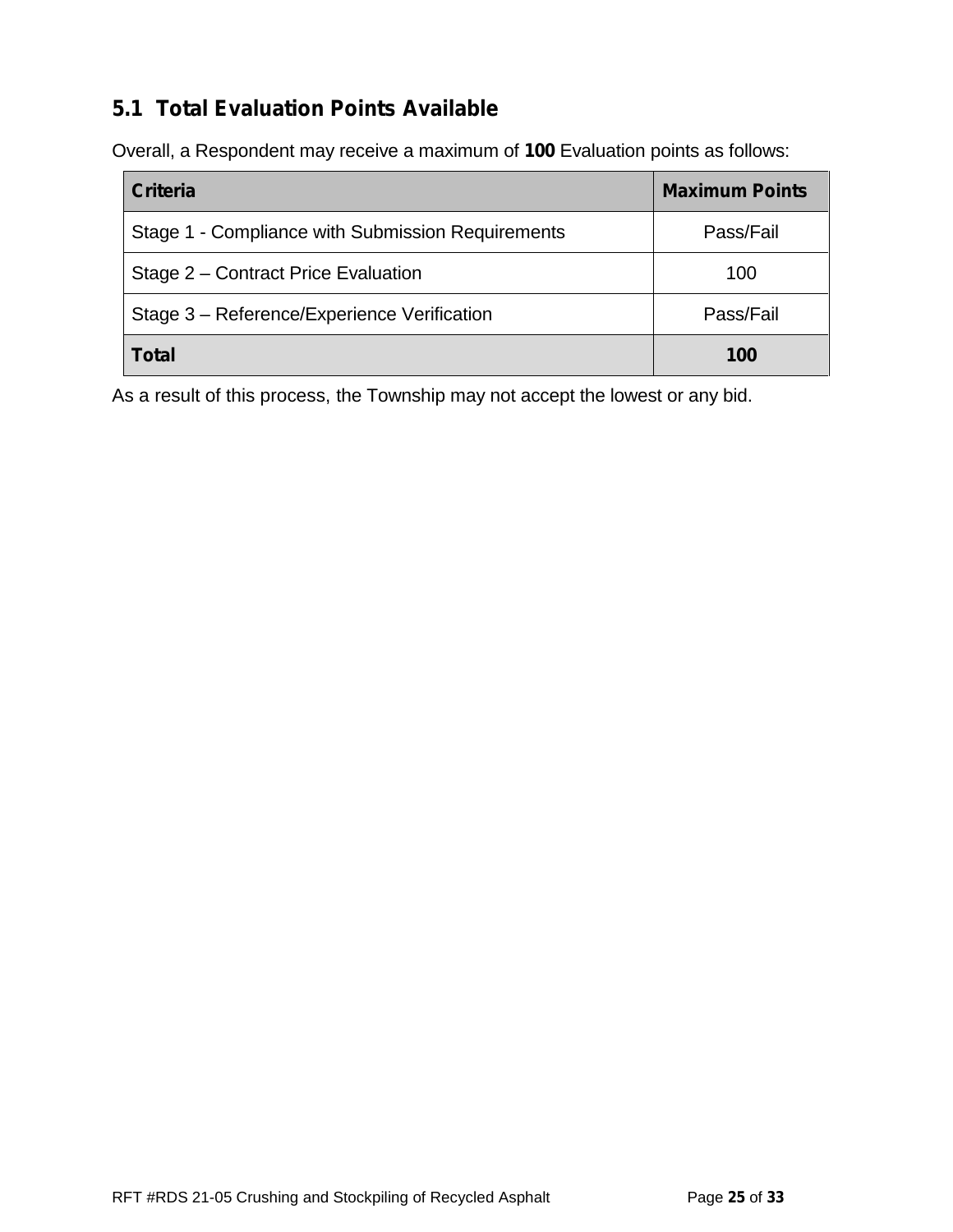## **6.1 Appendix A - Submission Requirements**

#### **\*\*MANDATORY COMPLETION\*\***

All Respondents are required to successfully meet the mandatory requirements described in the following table and **submit with this tender**, proof of meeting these requirements.

|                | <b>Specification</b>                                                                                                        | Mandatory/<br><b>Optional/Preferred/NA</b> | <b>Respondent's Compliance</b><br>(see also WSIB & Insurance<br>Acknowledgement below) |  |
|----------------|-----------------------------------------------------------------------------------------------------------------------------|--------------------------------------------|----------------------------------------------------------------------------------------|--|
| 1              | WSIB Account #:<br><b>OR</b><br>Check here if exempt from WSIB<br>coverage as described in Section 3.2<br>of this document. | Mandatory                                  | Yes $\Box$ No $\Box$                                                                   |  |
| 2              | Insurance requirements as<br>described in Section 3.5 of this<br>document.                                                  | Mandatory                                  | $Yes \Box No \Box$                                                                     |  |
| 3              | <b>Site Visit</b>                                                                                                           | Optional                                   | Yes $\Box$ No $\Box$                                                                   |  |
| $\overline{4}$ | One (1) additional hardcopy of the<br>completed submission. (NOTE -<br>One (1) hardcopy is mandatory).                      | Preferred                                  | Yes $\square$ No $\square$                                                             |  |

#### **WSIB and Insurance Acknowledgement**

By signing below, I \_\_\_\_\_\_\_\_\_\_\_\_\_\_\_\_\_\_\_\_\_\_\_\_\_\_\_\_\_\_\_\_\_\_\_\_, acknowledge that

**Name of individual**

**Name of Company**

has the ability to provide the requested WSIB, and

Insurance certificate(s) in accordance with this RFT document.

\_\_\_\_\_\_\_\_\_\_\_\_\_\_\_\_\_\_\_\_\_\_\_\_\_\_\_\_\_\_\_\_\_\_\_\_\_\_\_\_ \_\_\_\_\_\_\_\_\_\_\_\_\_\_\_\_\_\_\_\_\_ Signature Date Date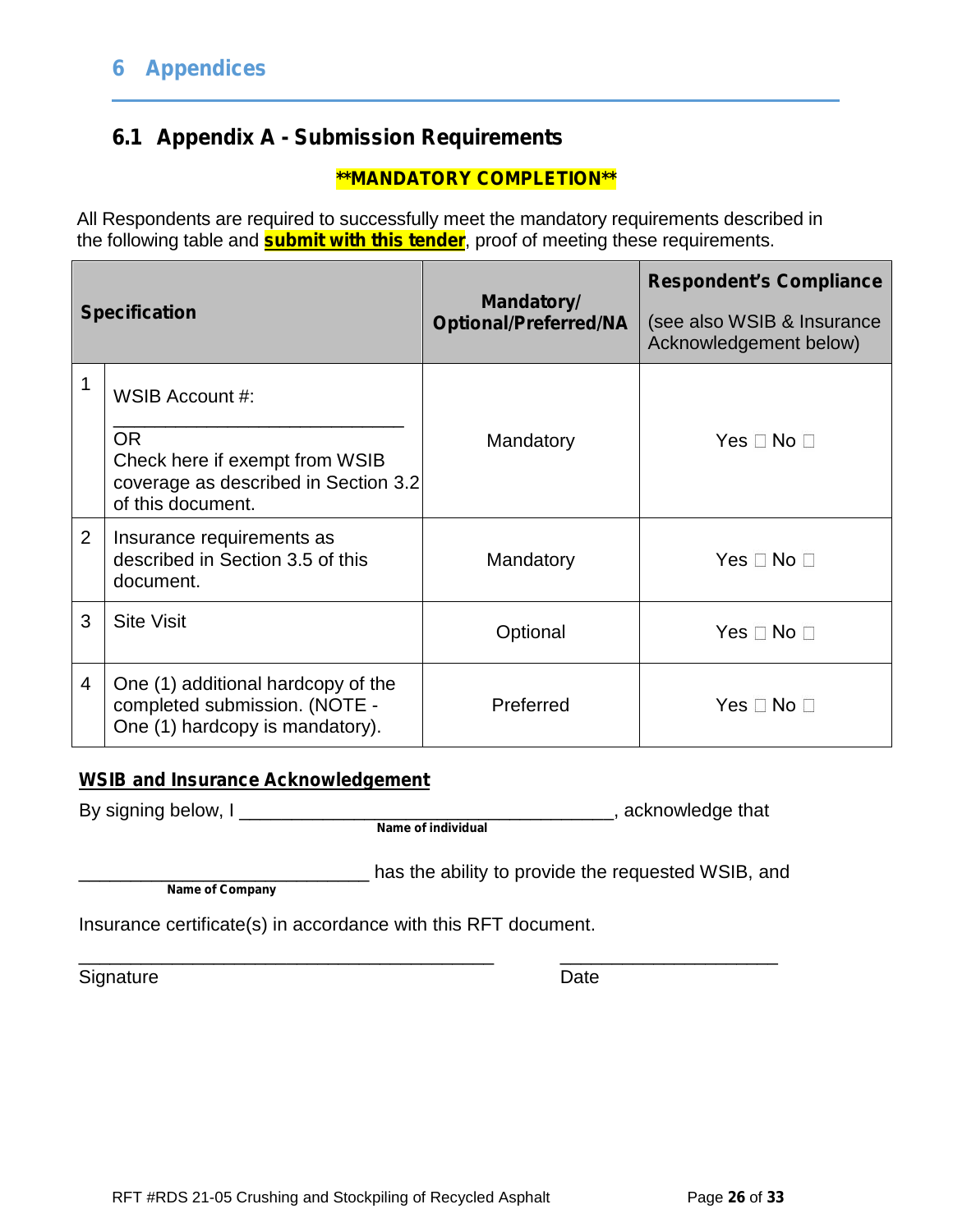## **6.2 Appendix B - References**

#### **\*\*MANDATORY COMPLETION\*\***

#### **1. References**

Three (3) references **must** be provided as per the table below for the purpose of assessing the Respondent's ability and experience.

| <b>No.1</b> | Name:               |  |
|-------------|---------------------|--|
|             | <b>Contact Name</b> |  |
|             | & Title:            |  |
|             | <b>Phone No.:</b>   |  |
|             | Term of             |  |
|             | <b>Contract:</b>    |  |
|             | <b>Nature of</b>    |  |
|             | <b>Contract:</b>    |  |
| <b>No.2</b> | Name:               |  |
|             | <b>Contact Name</b> |  |
|             | & Title:            |  |
|             | <b>Phone No.:</b>   |  |
|             | Term of             |  |
|             | <b>Contract:</b>    |  |
|             | <b>Nature of</b>    |  |
|             | <b>Contract:</b>    |  |
| <b>No.3</b> | Name:               |  |
|             | <b>Contact Name</b> |  |
|             | & Title:            |  |
|             | <b>Phone No.:</b>   |  |
|             | Term of             |  |
|             | <b>Contract:</b>    |  |
|             | <b>Nature of</b>    |  |
|             | <b>Contract:</b>    |  |
|             |                     |  |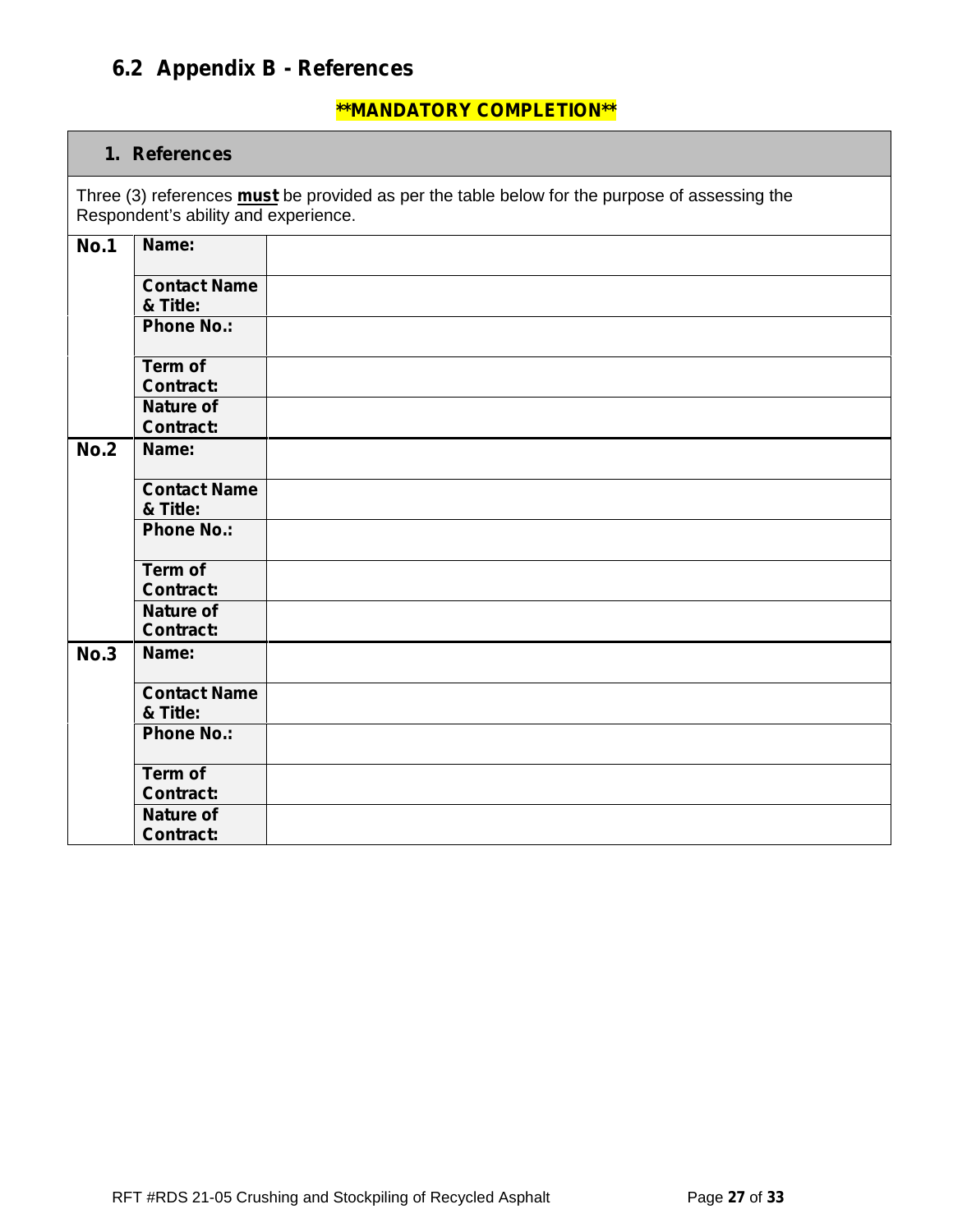# **6.3 Appendix C - Respondent Information**

#### **\*\*MANDATORY COMPLETION\*\***

Information provided must be legible and made in a non-erasable medium.

| <b>Respondent's Contact Individual</b>    |  |
|-------------------------------------------|--|
| <b>Office Phone #</b>                     |  |
| <b>Toll Free #</b>                        |  |
| Cellular #                                |  |
| Fax #                                     |  |
| <b>E-mail address</b>                     |  |
| Website                                   |  |
| <b>HST Account #</b>                      |  |
| 1 <sup>st</sup> Emergency Contact Name    |  |
| 1 <sup>st</sup> Emergency Contact Phone # |  |
| 2 <sup>nd</sup> Emergency Contact Name    |  |
| 2 <sup>nd</sup> Emergency Contact Phone # |  |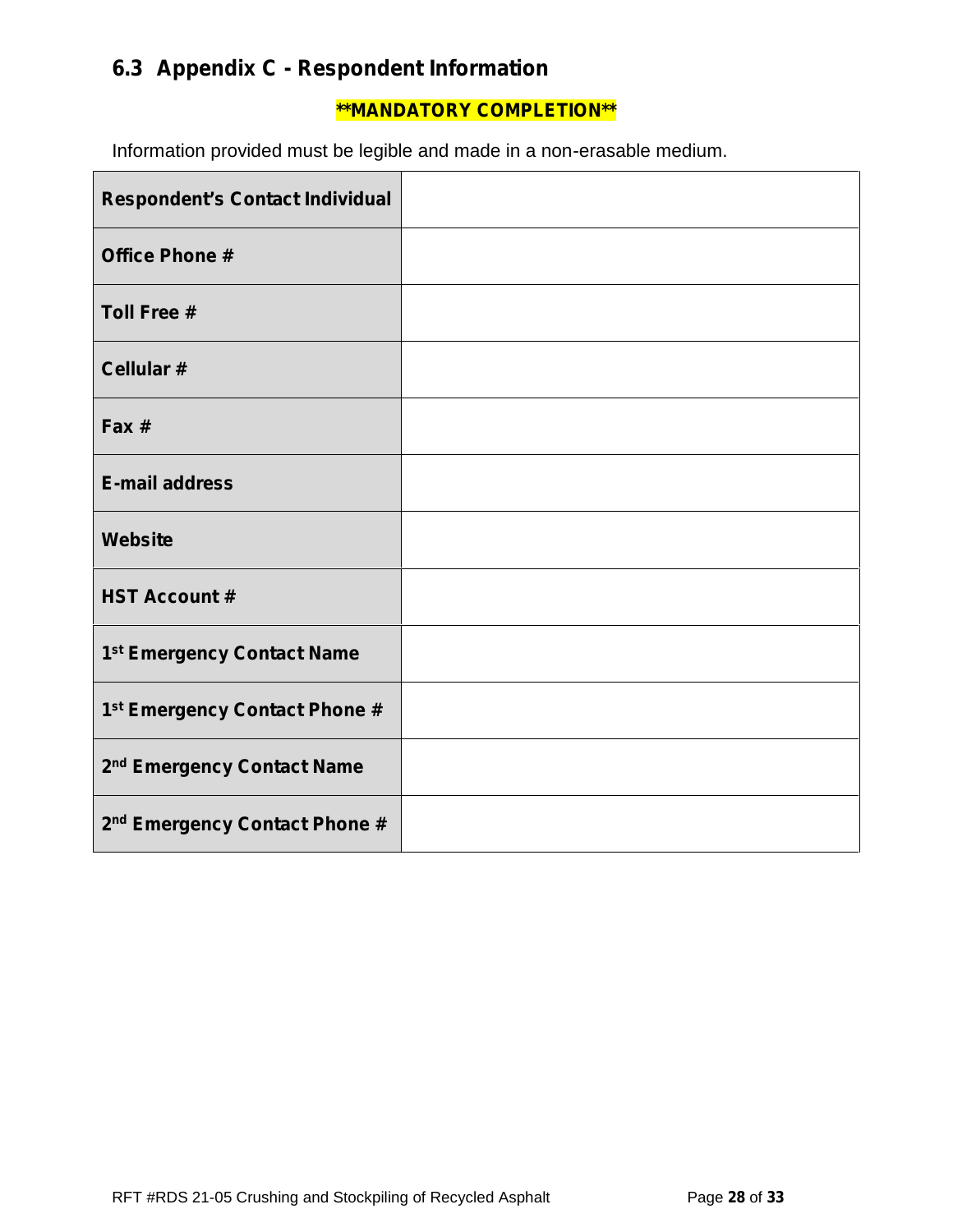### **6.4 Appendix D - Declaration Form**

#### **\*\*MANDATORY COMPLETION\*\***

| For the provision of:<br><b>Crushing and Stockpiling of Recycled Asphalt</b> |                                 |      |       |                    |
|------------------------------------------------------------------------------|---------------------------------|------|-------|--------------------|
| As supplied by:                                                              |                                 |      |       |                    |
|                                                                              | Firm Name                       |      |       |                    |
|                                                                              | <b>Mailing Address</b>          | City | Prov. | <b>Postal Code</b> |
| To:                                                                          | <b>Township of Minden Hills</b> |      |       |                    |
|                                                                              | 7 Milne Street, PO Box 359      |      |       |                    |
|                                                                              | Minden, ON KOM 2K0              |      |       |                    |

#### **The Respondent Declares:**

- 1. No person(s), firm or corporation, other than the Respondent, has any personal interest in this RFT or in the award for which this RFT is made;
- 2. No member of Council, no officer or employee of the Township is or will become interested directly or indirectly as a contracting party, partner, shareholder, surety or in any portion of the profits thereof, or in any of the monies to be derived, there from;
- 3. This submission is made without any connection, comparison of figures, or arrangements with, or knowledge of any other corporation, firm or person making a submission for the same and is in all respects without collusion or fraud;
- 4. The response submitted is in all respects without conflict of interest, fair and without collusion or fraud and further that no member of Council, Officer or employee of the Township has become interested, directly or indirectly, as a contracting party, partner, stockholder, surety or otherwise, regarding the work or provision of goods and/or services identified in this RFT.
- 5. By signing this submission, I confirm I have read, understood and accept the content, stipulations and requirements of this RFT document.

#### **LOWEST OR ANY SUBMISSION NOT NECESSARILY ACCEPTED**

| Dated at the contract of the contract of the contract of the contract of the contract of the contract of the contract of the contract of the contract of the contract of the contract of the contract of the contract of the c | this<br>day of the control of the control of the control of the control of the control of the control of the control o<br>20 L                    |
|--------------------------------------------------------------------------------------------------------------------------------------------------------------------------------------------------------------------------------|---------------------------------------------------------------------------------------------------------------------------------------------------|
| <b>PRINT NAME OF WITNESS</b>                                                                                                                                                                                                   | PRINT NAME OF RESPONDENT                                                                                                                          |
| <b>SIGNATURE OF WITNESS</b>                                                                                                                                                                                                    | SIGNATURE OF RESPONDENT                                                                                                                           |
|                                                                                                                                                                                                                                | By my signature, I hereby confirm I am a principal, or have been duly authorized by the<br>principal/board, to sign on behalf of the above named. |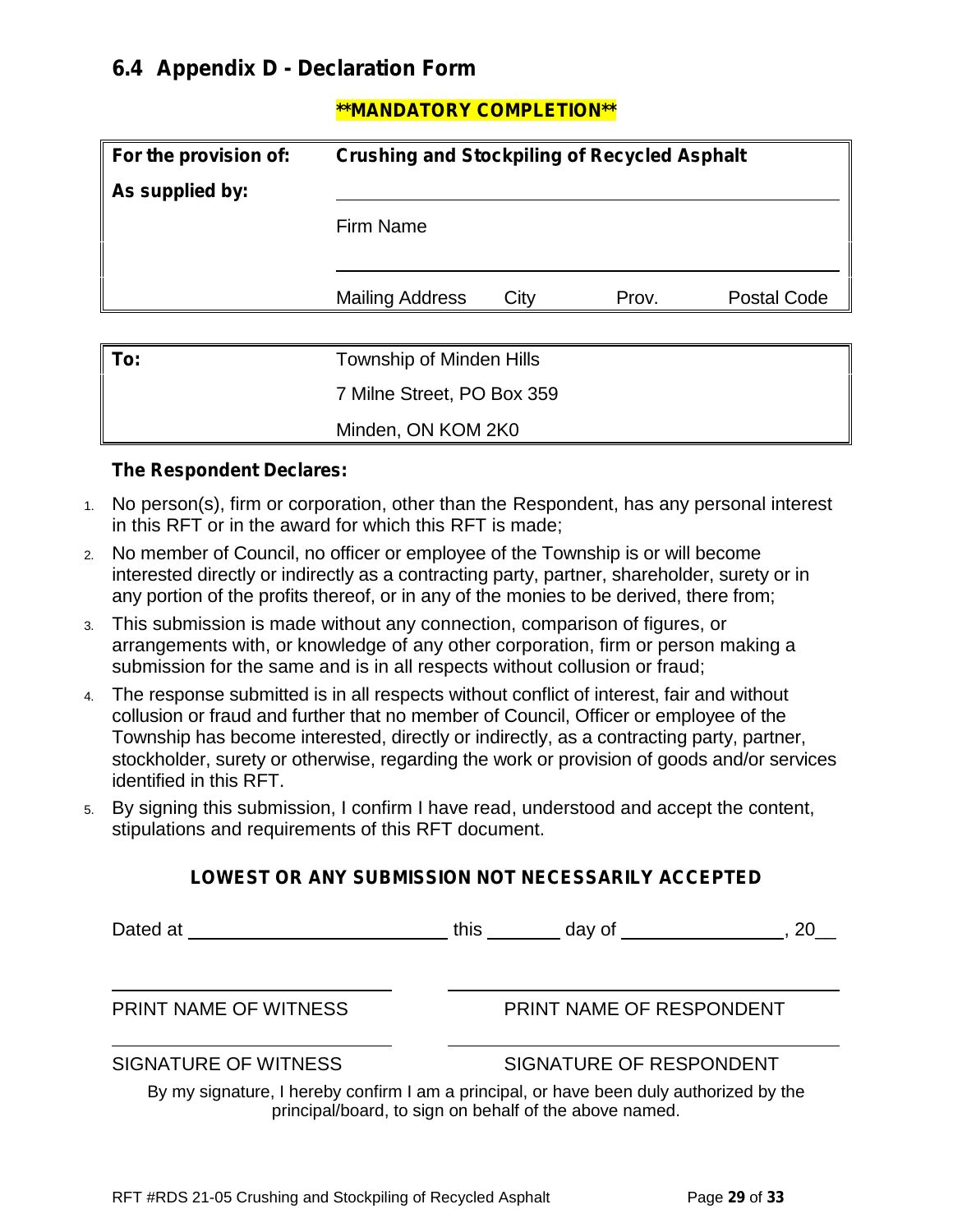# **6.5 Appendix E** - **Form of Tender**

#### **\*\*MANDATORY COMPLETION\*\***

**Details of Goods/Services to be provided:**

| Spec.<br><u>No.</u> | Location:                                           | <b>Estimated</b><br><b>Quantity of</b><br><b>Recycled Asphalt</b><br>(Tonne) | <b>Price Per</b><br><b>Tonne</b> | <b>Subtotal</b> |
|---------------------|-----------------------------------------------------|------------------------------------------------------------------------------|----------------------------------|-----------------|
| SP <sub>1</sub>     | <b>Kinmount Yard #3</b><br>#4564 County Road<br>121 | 3,000                                                                        |                                  |                 |
|                     |                                                     |                                                                              | <b>HST</b>                       |                 |
|                     |                                                     |                                                                              | Total                            |                 |

| Respondent: | Date: |
|-------------|-------|
| Signature:  |       |

RFT #RDS 21-05 Crushing and Stockpiling of Recycled Asphalt Page 30 of 33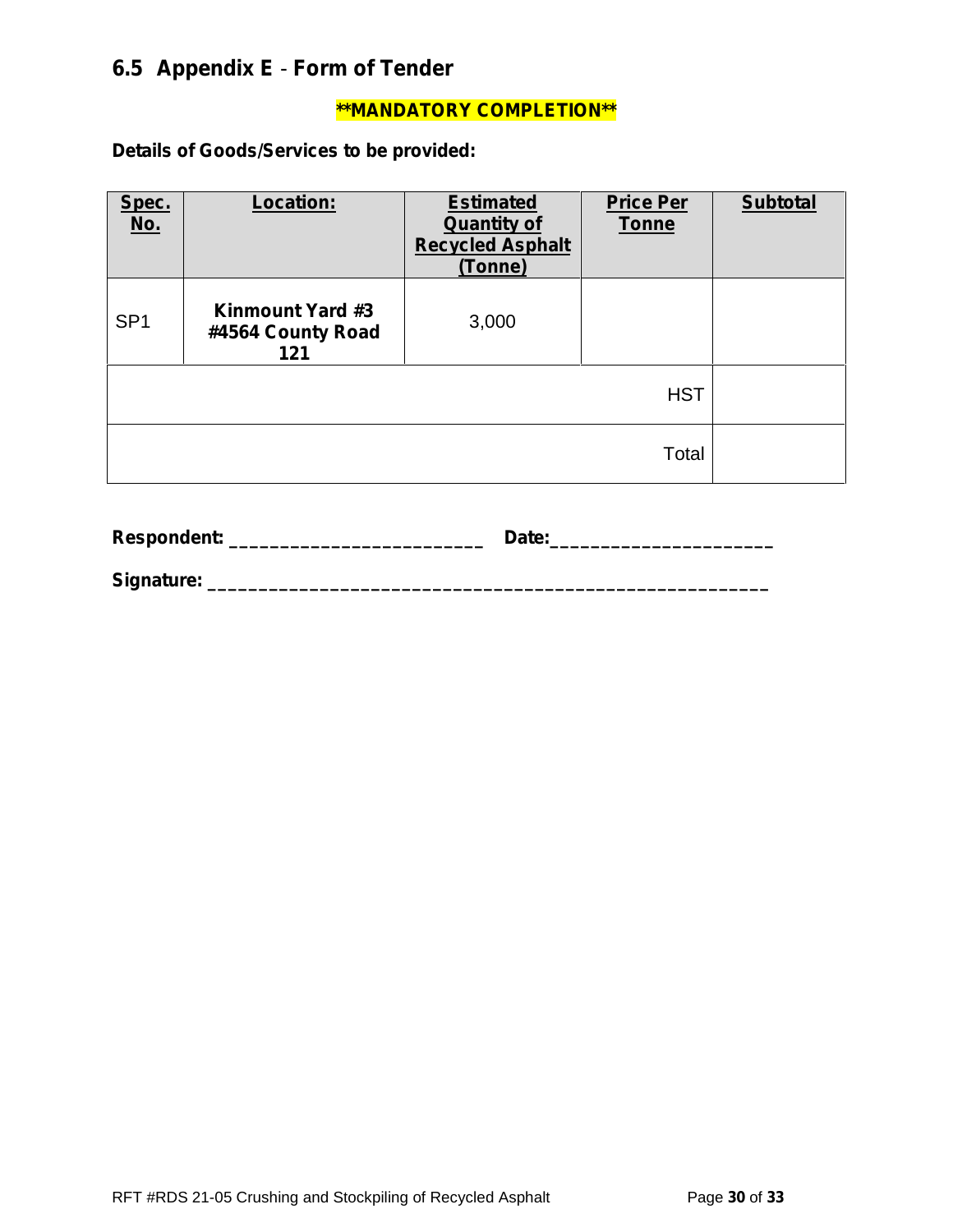### **6.6 Appendix F** - **Special Provisions**

#### **SP1**

The unit price bid will include all costs to supply equipment, fuel and trained staff to crush and stockpile recycled asphalt on site at #4564 County Road 121, Minden ON.

The Successful Respondent shall supply loader and or stacker quantities daily upon request of Township staff. The Township may verify quantities through various forms of surveying.

All material shall be crushed by mechanical means into a granular material not exceeding 19mm in diameter, the material shall be suitable for application to loose top roads throughout the Township of Minden Hills.

The Successful Respondent shall ensure dust is controlled and prevented during operations to their best of ability.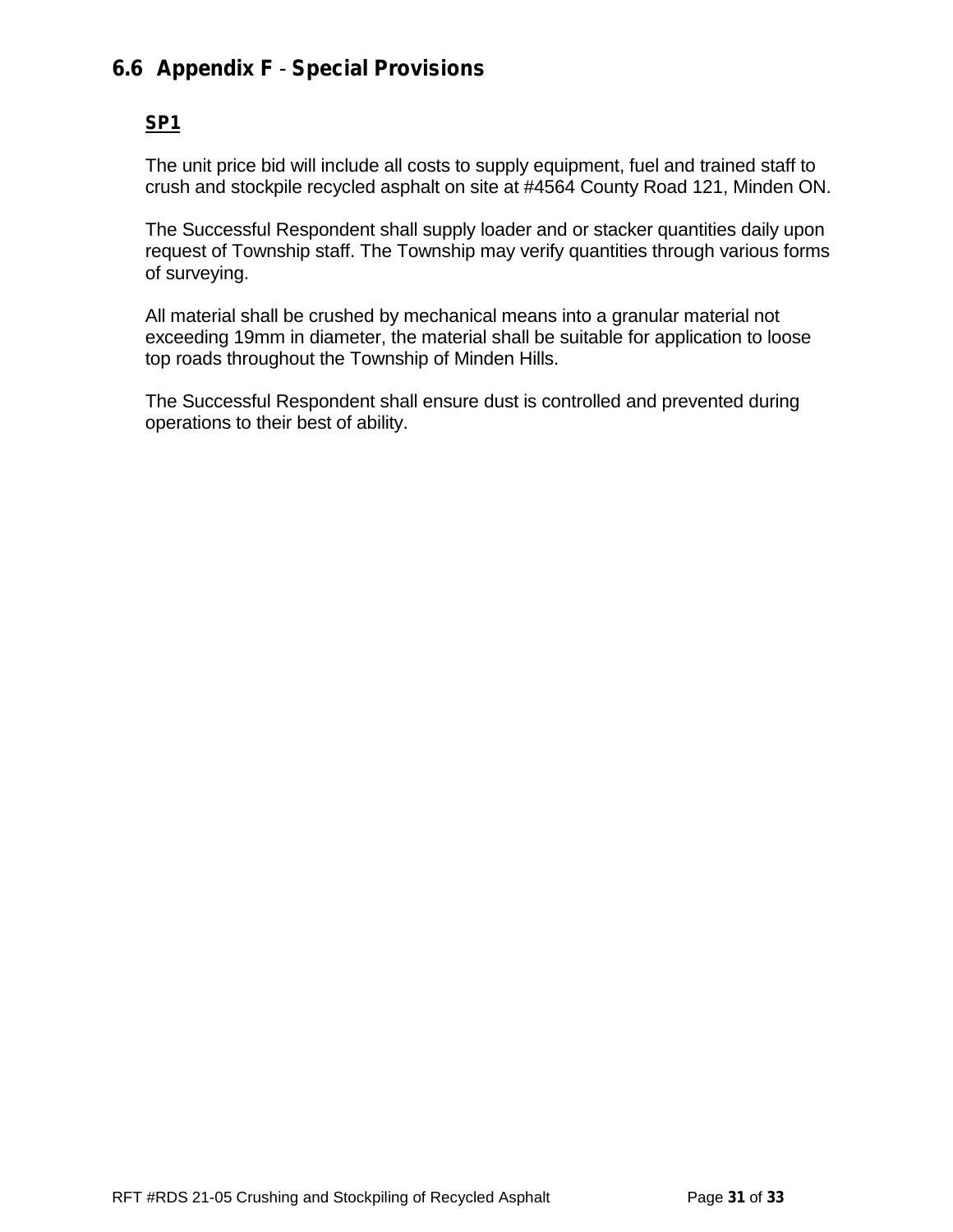### **6.7 Appendix G -Agreement Acknowledgement**

#### **\*\*MANDATORY COMPLETION\*\***

In the event that the Township of Minden Hills wishes to enter into a Contract Agreement with the Successful Respondent for the provision of Crushing and Stockpiling of Recycled Asphalt, upon final approval from Council.

Sections 3 (Contractual Requirements), 4 (RFT Specifications-from submission), and 5 (Appendices-from submission) will form part of the agreement document.

The Successful Respondent hereby acknowledges, by signing below, that any information included in the submission, including the RFT document, Form of RFT, Appendices and/or other submission requirements, will become public information and form part of the completed Contract Agreement.

The Township encourages the use of business/professional information only in all submissions.

It is acknowledged that the agreement will be reviewed and agreed upon by both parties prior to signing.

In the event that a Respondent's submission is accepted and confirmed in writing from the Township, the submission and the acceptance shall constitute a binding contract between the Successful Respondent and the Township, and the Successful Respondent shall complete the work or provision of goods and/or services as described in accordance with the provisions, specifications and conditions outlined in this document and other related documents and shall be binding upon the heirs, executors, administrators, successors and assigns of the Successful Respondent.

In the event that the terms and conditions outlined in the Engagement Letter, this document and related documents and the Successful Respondents submission to this RFT are conflicting or contradictory, the terms and conditions outlined in the Engagement Letter shall prevail.

#### **Acknowledgement**

I \_\_\_\_\_\_\_\_\_\_\_\_\_\_\_\_\_\_\_\_\_\_\_\_\_\_\_\_\_\_\_\_\_\_\_\_\_, confirm that I have read, understand and agree to the requirements outlined in Appendix G – Agreement Acknowledgement.

\_\_\_\_\_\_\_\_\_\_\_\_\_\_\_\_\_\_\_\_\_\_\_\_\_\_\_\_\_\_\_\_\_\_\_\_\_\_\_\_ \_\_\_\_\_\_\_\_\_\_\_\_\_\_\_\_\_\_\_\_\_

Signature Date **Date**